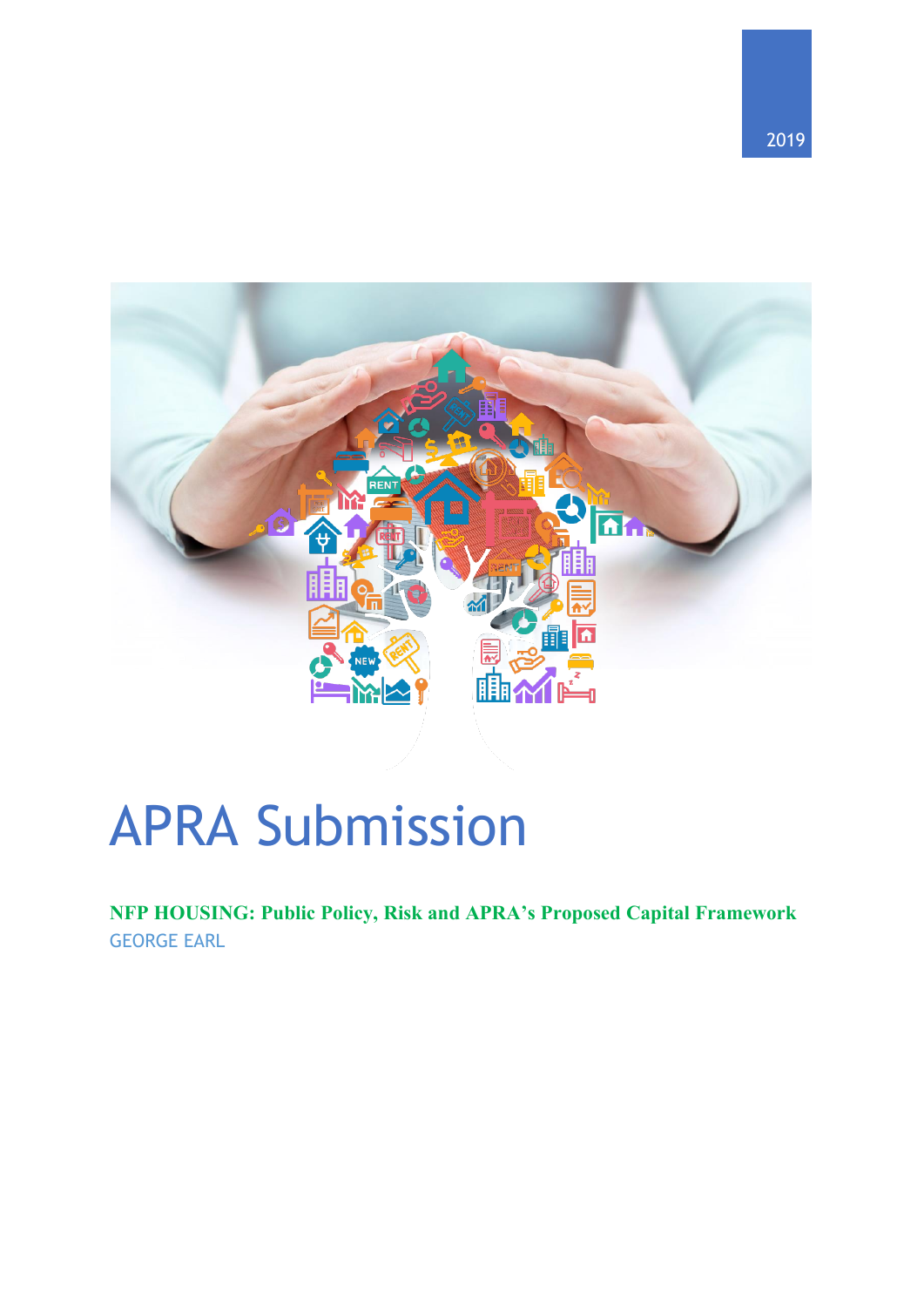# **Contents**

| 1.0.   |  |
|--------|--|
| 2.0.   |  |
| 2.1.   |  |
|        |  |
| 2.2.   |  |
| 2.2.1. |  |
| 2.3.   |  |
| 2.4.   |  |
| 3.0.   |  |
| 4.0.   |  |
| 4.1.   |  |
| 4.1.1. |  |
|        |  |
| 4.2.   |  |
| 4.3.   |  |
| 4.4.   |  |
| 5.0.   |  |
| 6.0.   |  |
| 7.0.   |  |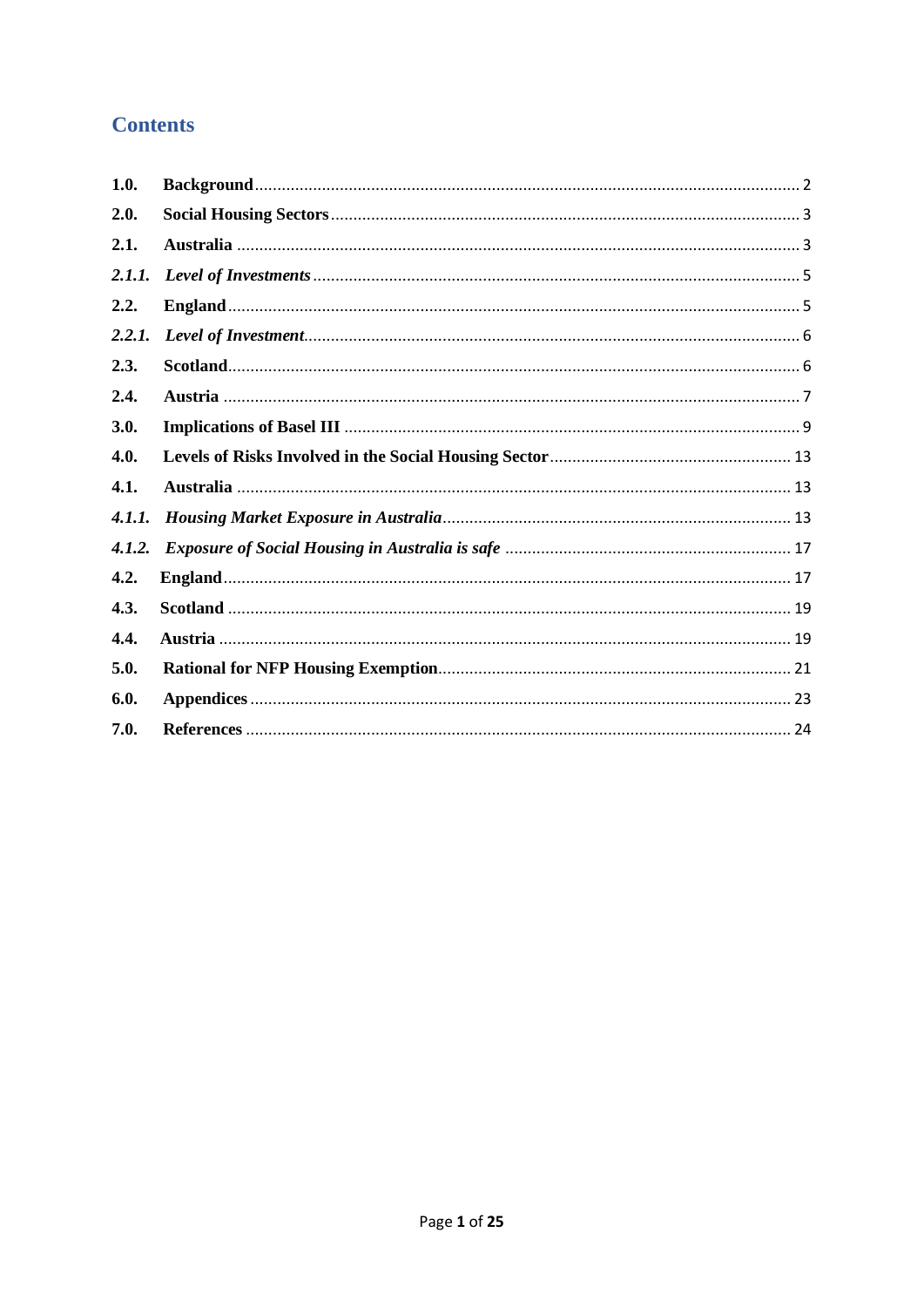## <span id="page-2-0"></span>**1.0. Background**

It is internationally accepted that access to affordable housing finance is of critical importance, not only because the demand for housing is increasing, but also because housing contributes to the economy and community well-being.

Public social policy in Australia is focussed on creating a strong and growing community housing sector funded through private, public and community sources. Internationally these mixed funding arrangements are quite mature and at scale, within that mix, conventional bank loans play a significant part.

In the general housing market complexity and compounding risk have arisen from complicated finance deals and this hampers the ability of an organisation to respond swiftly to problems (Kay Vowles, James Tickell, & Miljevic, 2015, p. 9). The Not For Profit (NFP) or social housing sector have less complex financing arrangements resulting in lower compounding risk.

The proposed compliance requirements by APRA will potentially hamper the NFP sector's ability to access low cost funding.

UK experience suggests that many issues have occurred in risky non-social housing activities, due to lack of proper risk management and governance (Kay Vowles et al., 2015, p. 18). Moreover, the impact of post GFC credit restrictions and the resultant property market collapse threw up financial challenges which were not experienced in the traditional home ownership market (Kay Vowles et al., 2015, p. 24).

The Australian NFP social housing sector has a long tradition of providing affordable rental portfolios not subject to major impact by market volatility. This is because of the mission driven business model, the counterparty relationships with Government and the proportionate and longer-term capital mix that underpins their portfolio's.

The following sections of the report discuss housing nationally and internationally, section one focuses on the significance of social housing and its scale, exposure to banks, investment levels etc, section two describes the implications of Basel III on the social housing sector, and section three highlights the levels of risks involved in the social housing sector and how it is different from commercial housing investment.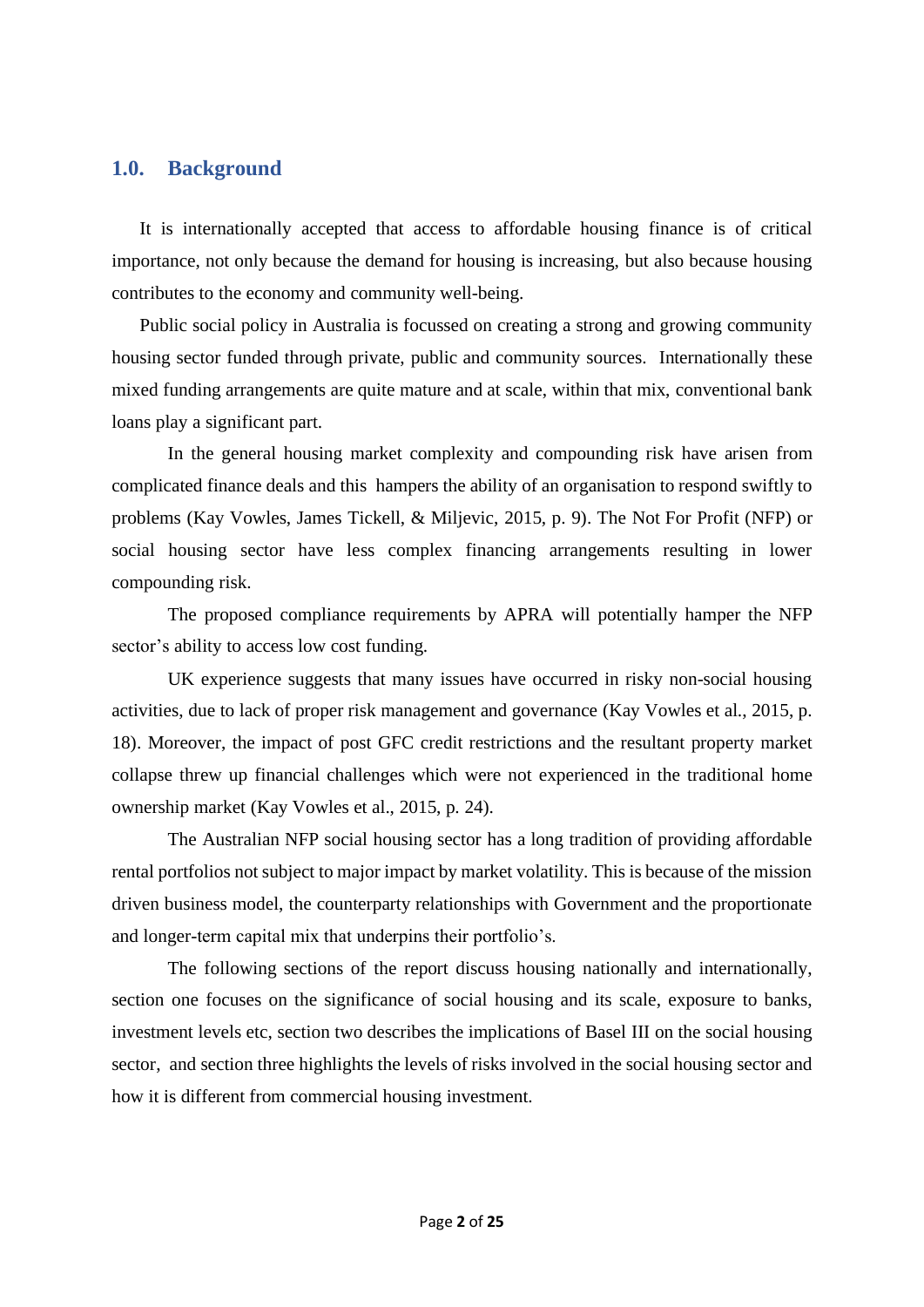# <span id="page-3-0"></span>**2.0. Social Housing Sectors**

## <span id="page-3-1"></span>**2.1. Australia**

Australia has over 9 million households. The majority of households are home owners (67%).

Of these 37% have mortgages while the other 30% have not (ABS 2017a).

Home ownership with a mortgage is gradually increasing.





Social housing sector in Australia is 4.6 % with 420,000 units as at 2018 of which 77% is public housing, 19% is community housing and 4% is state owned and managed Indigenous housing (Productivity Commission Reports on Government Services, 1996-97 to 2017-18).

Across Australia, social housing has been in decline relative to the wider housing system (Martin, Pawson, & Van Den Nouwelant, 2016, p. 7). As Susilawati and Armitage (2010, p. 275) explain, the public sector has been reducing its financial commitment to the direct provision of public housing in Australia. Whilst the actual number of dwellings has grown during the last decade, this has been at a slower rate than the population growth (Martin et al., 2016, p. 3).

Within the social housing sector it has largely been the community housing sector that has driven growth. There are 293 not for profit sector Community Housing Providers (CHP) registered with National Regulatory System for Community Housing (NRSCH) which is the sector's regulator. There are 34 Tier One providers, 36 Tier Two providers and 223 Tier Three providers (NRSCH, 2019, p. 6). The 'Tier' classification is based on scale, complexity, performance, accountability and risk management practices with Tier One driving much of the sectors growth.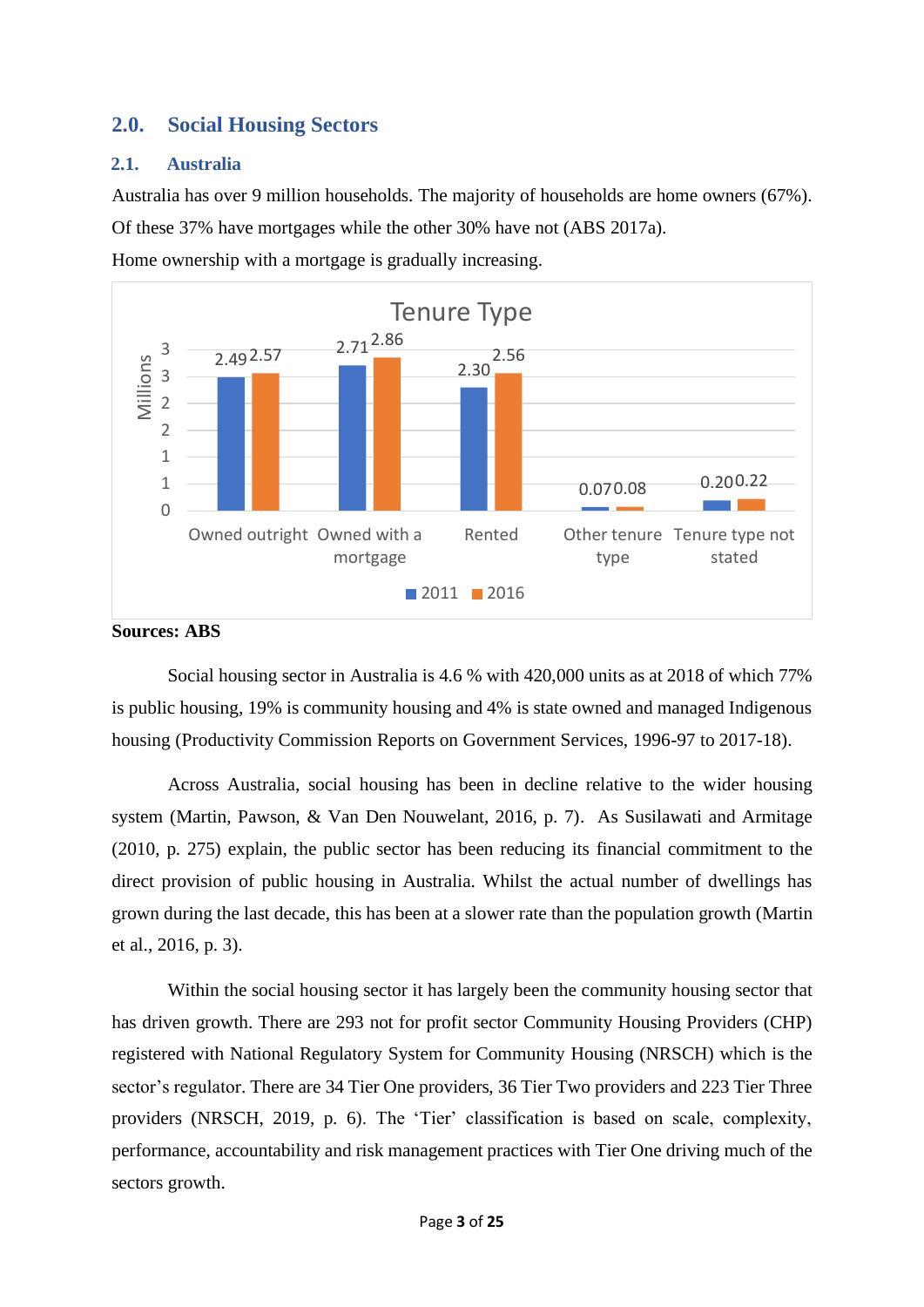

# **Figure 01: Number of Social Housing by Social Housing Programme**

77% of community housing properties are held and operated by 34 Tier 1 providers. The Regulatory Code requires CHPs to be well-governed, financially viable and to perform in compliance with standards to deliver quality housing services (NRSCH, 2019, p. 9). Between 1 July 2018 and 30 June 2019, 150 scheduled compliance assessments covering half of the registered community housing providers were completed nationally and over 98% compliance rate has been recorded for all performance outcomes. Enforcement action may be taken where a provider demonstrates non-compliance with the National Law or the Code following a compliance assessment or investigation (Adoption of National Law) Act 2012 (NRSCH, 2019, p. 12).

The key measures for assessing the management of the community housing sector are derived from evidence provided for Tenant and Housing Services and Management Performance Outcomes. Key Performances Indicators include complaints management, eviction rates, rent arrears, occupancy rate and tenancy turnout times. 93.5% of providers met the threshold levels of tenant satisfaction with maintenance services (NRSCH, 2018, p. 32).Providers on the whole handle complaints effectively. This is evidenced by the fact that Registrars receive only a small number of complaints. Nationally, evictions represented 4.9% of total exits from community housing which is well below the 10% threshold (NRSCH, 2018, p. 36). Over 87% of all providers assessed met the threshold for rent outstanding which is set at less than or equal to 2.5% of total potential rental income (NRSCH, 2018, p. 38). 97% of the properties are occupied and tenancy turnaround tenantable is 32 days (NRSCH, 2018, p. 39).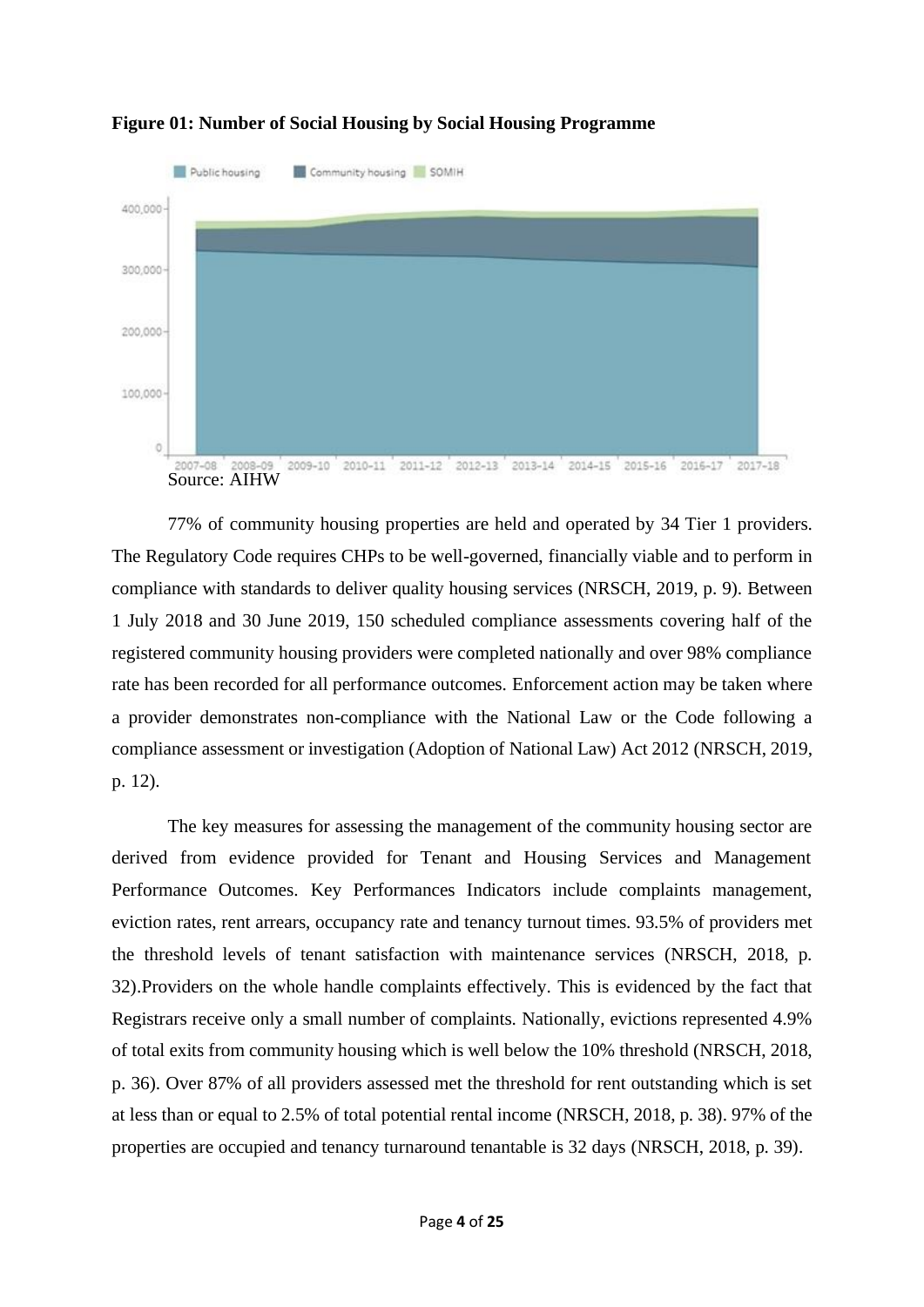## **Figure 02:**



# <span id="page-5-0"></span>*2.1.1. Level of Investments*

Australian governments subsidise the housing sector both through cash transfers including rent assistance, grants for social housing and affordable housing, first home owner grants and through preferential tax treatments (Martin et al., 2016, p. 15). The National Housing and Homelessness Agreement (NHHA) commenced on 1 July 2018 to improve housing and homelessness outcomes for Australians. The objective of the NHHA is to improve access to affordable, safe and sustainable housing across the housing spectrum from crisis housing to home ownership. In 2017–18, the Australian and State and Territory governments total recurrent expenditure for social housing and specialist homelessness services was \$5.0 billion. Of this, social housing-related costs accounted for \$4.1 billion and \$0.9 billion for specialist homelessness services ((AIHW), 2019).

## <span id="page-5-1"></span>**2.2. England**

In England, over 1700 Housing Associations [HA] own 2.3 million social housing units, approximately 10 per cent of all housing in 2014/2015, of which two million (8.3%) were general needs rented properties, 117 000 (0.5%) were supported housing and 301 000 (1.2%) were rented properties for older people(Tang, Oxley, & Mekic, 2017, p. 412). In Britain, HAs are non-profit organisations or 'third sector' social housing providers strongly regulated by government agencies. They can receive development grants to construct and manage social housing which is let at below-market rent for low-income households including those with support needs (Tang et al., 2017, p. 412).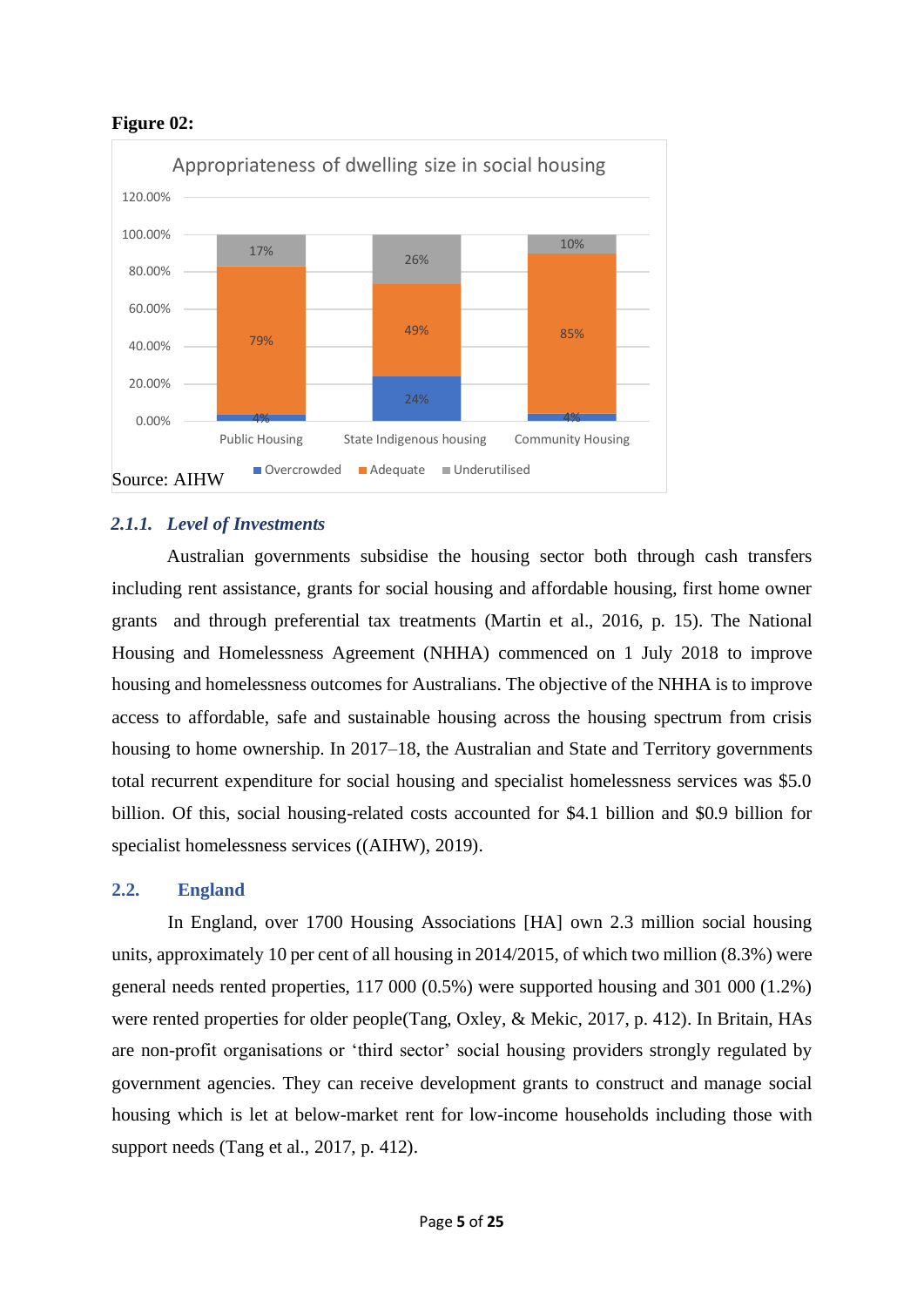Each housing association in England is registered with the Homes and Communities Agency (HCA). The first driver to the social housing market was the introduction of 'New Public Management' in the late 1970s which aimed to instil private sector values and practices into public service provision, and to make public sector organisations much more commercial (Tang et al., 2017, p. 413). The second and the most notable driver was the 1988 Housing Act which introduced a mixed (private and public) funding regime. It helps to attract a substantial amount of funding from banks into the HA sector and facilitated the expansion of Large Scale Voluntary Transfer, by which council housing stock was transferred from local authorities to (usually) newly created HAs.

## <span id="page-6-0"></span>*2.2.1. Level of Investment*

Public funds for the social rent sector is gradually decreasing and the reduced investment has lowered the number of additional social rent homes being delivered from an average of 61,000 each year to 10,000 which is a 79% decline over the last 30 years (Chaloner, Colquhoun, & Pragnell, 2019, p. 4). However, the affordable and intermediate rent sctor has grown its contribution to meet the required level of housing starts.

**Figure 03: Additional affordable homes provided in England each year by type (thousands) and share that are new build (per cent)**



Source: Capital Economics

#### <span id="page-6-1"></span>**2.3. Scotland**

The housing association sector is Scotland is small relative to England (128 associations compared to 1700) and many are tenant based and very localised (Williams, 2003). Recent estimates suggest that the housing system has an unmet need of around 8,000 households per annum. Achieving this target of new supply has been difficult due to the credit crisis and the UK fiscal crisis(Gibb, 2011, p. 357).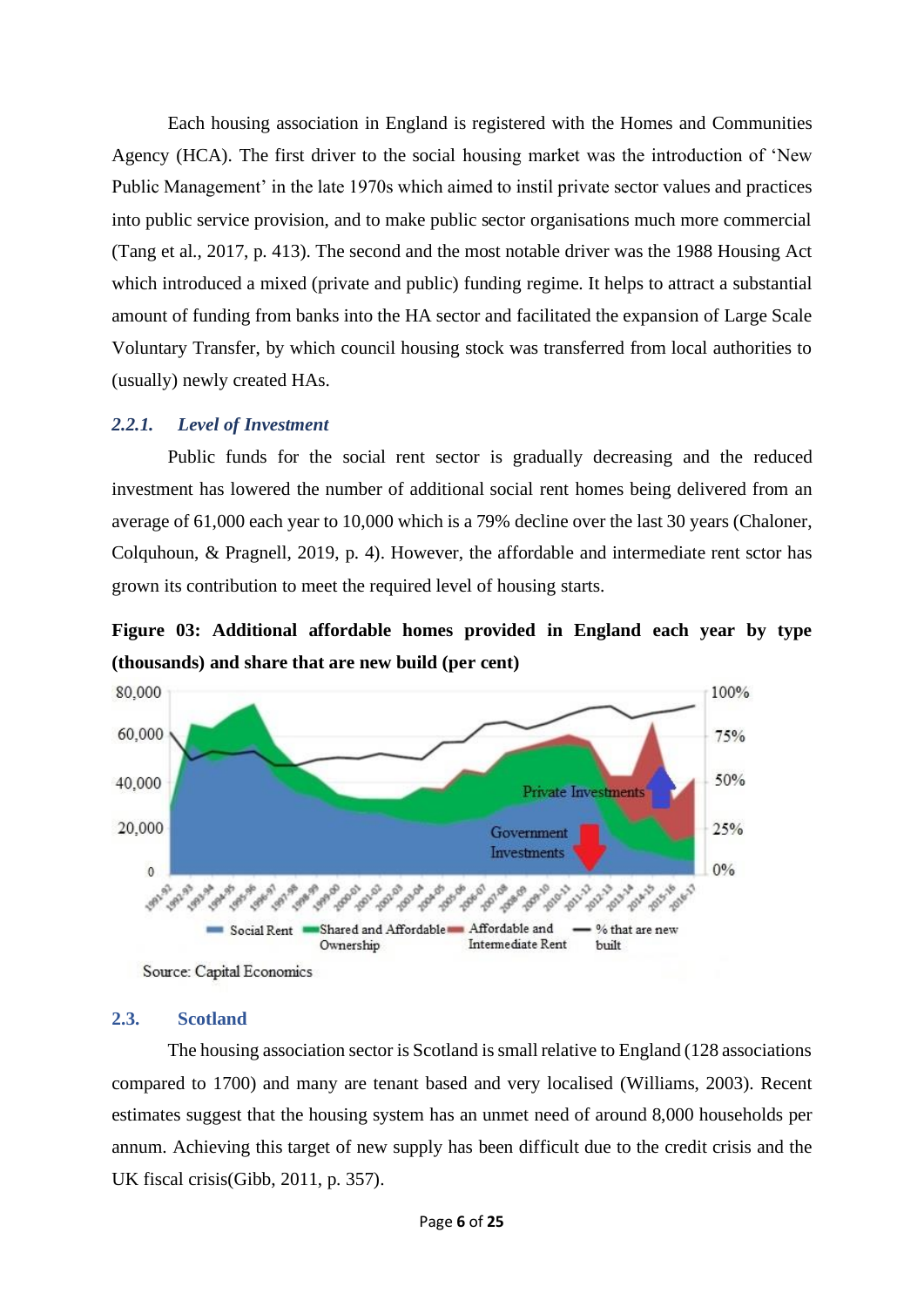From 1980 to 2007 nearly all new general needs social housing was provided by Housing Associations (Gibb, 2011, p. 358). It is noted that Scotland has much higher grant rates per unit compared to England. If the grant rate was 60 per cent, associations would have to find the remaining 40 per cent in private loans which they would repay out of sub-market "affordable" rents along with meeting management and maintenance costs and a contribution to long-term repairs. The lower the proportion of public grant, the higher the private loan and the higher the required rent (Gibb, 2011, p. 358).

There have been no significant losses in the highly regulated UK sector. It should be noted that the UK sector has the benefit of both a government regulator and Government funded housing benefit to meet most eligible rent payments

### <span id="page-7-0"></span>**2.4. Austria**

Austria is a country with a 8.8 million population (2019) and 4.7 million in housing stock (2017). Social housing stock is 24% of the total stock by 2019 which is the second highest in Europe. Yearly social housing completion in 2017 was 16,600 units (Alice Pittini, Julien Dijol, Dara Turnbull, & Whelan, 2019). Austrian model is a form of risk-averse structured finance, which employs a variety of different sources within a well-regulated framework and consequently it reduces risks for investors and financing costs for providers of cost rent housing (Amann, Lawson, & Mundt, 2009, p. 14). Limited profit housing is procured and managed mainly by limited profit housing associations (LPHA) but also by municipal housing companies. Approximately 200 LPHA manage 24% of the total housing stock in Austria by 2019, primarily in major urban areas such as Viana and Linz, but also in small towns and villages.

Austria performs well in terms of quality and quantity when compared to the housing outcomes of other European systems, particularly in terms of housing cost, security of occupancy and habitable space (Czerny, 2004 in Amann et al., 2009, p. 14). Indeed, the general price level is relatively low; household expenditure on housing is only 20.6% representing much less of a burden than in other European countries (Czasny et al., 2008 in Amann et al., 2009, p. 14). Consequently, there is a very low proportion of households with rent arrears (2.4% opposed to 9.1%) and of households that see their living expenses as a heavy burden (14% as opposed to the EU25-average of 28%) (Czasny et al., 2008 in in Amann et al., 2009, p. 14).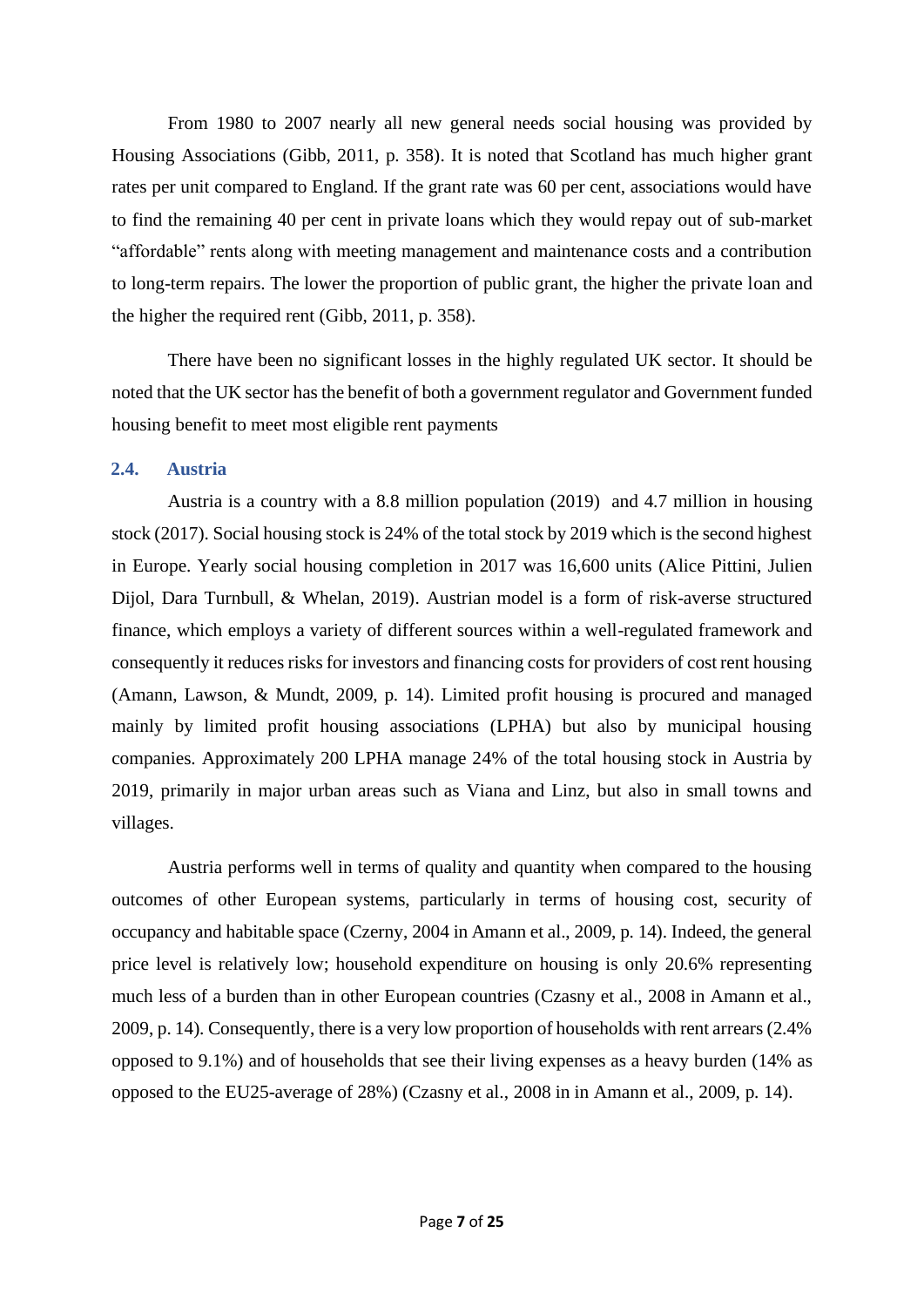# **Figure 04: Tranches of Struchered Financing for LPHA- Housing in Austria**



# **Table 01: Typical financing arrangements for LPH projects in Austria**

| Capital market loan: $20-30$ years maturity, Euribor + 0-30 BP,<br>fixed- or variable-rate interest | 40-60%  |
|-----------------------------------------------------------------------------------------------------|---------|
|                                                                                                     |         |
| Public loan: 30 years maturity, 1% fixed-rate interest                                              | 30-40%  |
|                                                                                                     |         |
| Equity of developer, mostly for land purchase or construction                                       |         |
| financing (temporarily)                                                                             | 10-20%  |
|                                                                                                     |         |
| Upfront payment of tenants                                                                          | $0-10%$ |
|                                                                                                     |         |

(Amann et al., 2009, p. 15)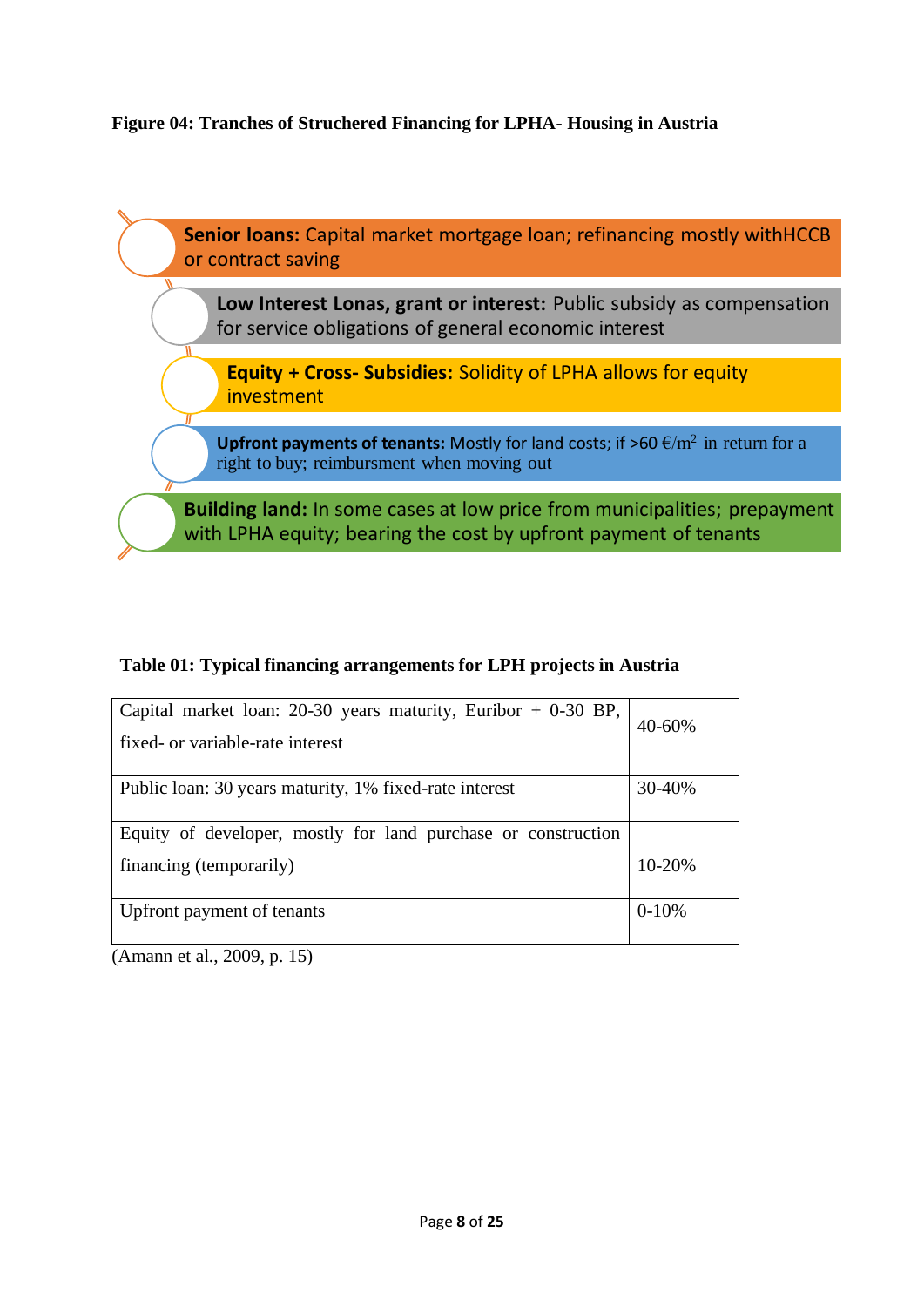### <span id="page-9-0"></span>**3.0. Implications of Basel III**

The new capital rules require the banking sector to maintain higher capital levels and improve capital adequacy and liquidity. The rules will have profound impacts on the banking industry, potentially altering the profitability and investment strategies for domestic banking organizations and reassessing the allocation of capital (BCBS, 2016, p. 35; Rubin, Giczewski, & Olson, 2013, p. 1).

According to the Reserve Bank of Australia, the banking sector has provided above 60% of total loans to the housing sector. Given the significance of this source of capital to the industry, the regulatory capital changes under the directions of Basel III could impact the housing industry in numerous ways (Rubin et al., 2013) including

- Availability of credit for housing developments
- Higher cost of financing

There are many factors that contribute to the vulnerability of the banking sector in frequent crises including little high-quality capital, too few high-quality liquid assets and reliable funding sources (Yan, Hall, & Turner, 2012, p. 73). To secure the banking system and restore the global financial system stability, Basel III has been introduced. Basel III is an internationally accepted and overarching set of reforms developed by the Basel Committee on Banking Supervision (BCBS) to reinforce the regulation, supervision and risk management of the global banking system. Purpose of Basel III is to cover all risks including systemic risks of banks regardless of size, complexity and geographic location. It is a combination of firm specific approaches and macro prudential measures to address pro cyclicality and systemic risks (Aathira & Shanthi, 2013, p. 4).

One concern is that the property market in Australia, which contributes 13% to GDP and around 200 billion dollars to the economy, could suffer negative impacts if private sector credit growth and the housing sector credit growth are dampened.

Basel III has introduced new liquidity standards called Liquidity Coverage Ratio (LCR) and Net Stable Funding Ratio (NSFR). Analysts agree that the combination of new liquidity regulations and the repayment of expiring UK special liquidity facilities will put pressure on the balance sheets of many of the major UK banks, and their European and global competitors. Some capital adequacy requirements have also been tightened. Credit Suisse estimate that overall changes in capital requirements may increase Risk Weighted Assets (RWA) for UK domestic banks by around one-third. Banks which are regarded as 'too big to fail' are likely to be subject to additional capital requirements which are yet to be announced. Moreover, Banks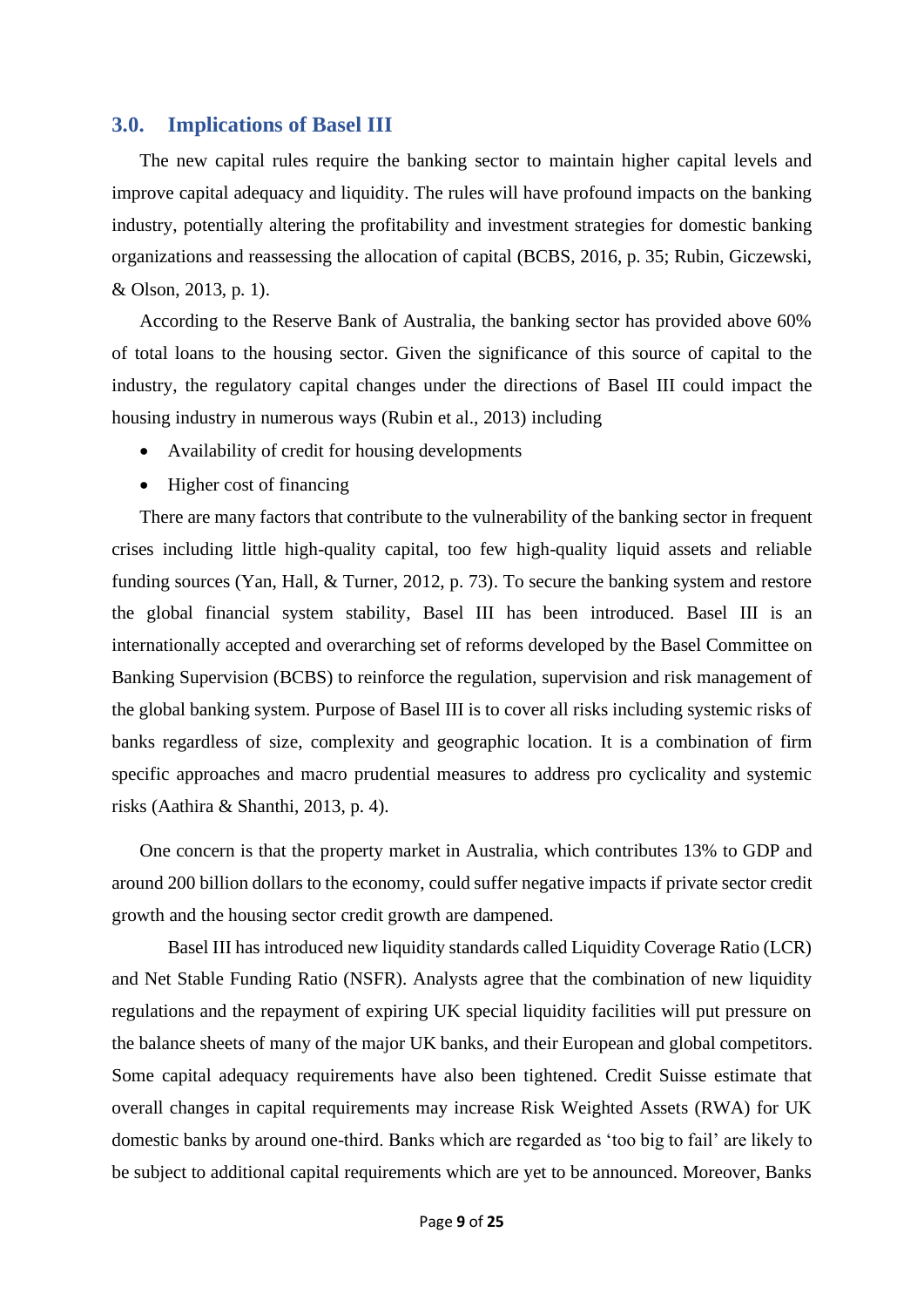will have to hold a countercyclical buffer in common equity of up to 2.5% at the discretion of national regulators, with the intention of protecting the banking sector from periods of excess credit growth (Allen, Chan, Milne, & Thomas, 2012, p. 160). However, currently we are experiencing a decline in credit growth in Australia.

Some argue that the impact of Basel III on the real costs of bank credit will not be seriously adverse, and instead the impact could actually be favourable as a result of the pressure on banks to improve their efficiency due to higher capital requirements. (Allen et al., 2012, p. 162). However a recent working paper of the Basel committee accepts that there are opportunity costs of a "no-crisis" state of the world in terms of reduced lending and economic activity (BCBS, 2016, p. 6). Evidences extracted by them shows that in the long run, **UK spreads are increased directly by 9.4 basis points for a one percentage point increase in total capital requirements**. **Lending rates are increased by 19 basis points (bps) for a one percentage point increase in capital resources in Europe**. Moreover, an **increase in capital requirements by one percentage point forces banks to cut their lending in the long run by 1.4–3.5% or reduce credit growth by 1.2–4.6 percentage** points. The following figure 6 – overleaf, illustrates the costs and benefits of Basel III.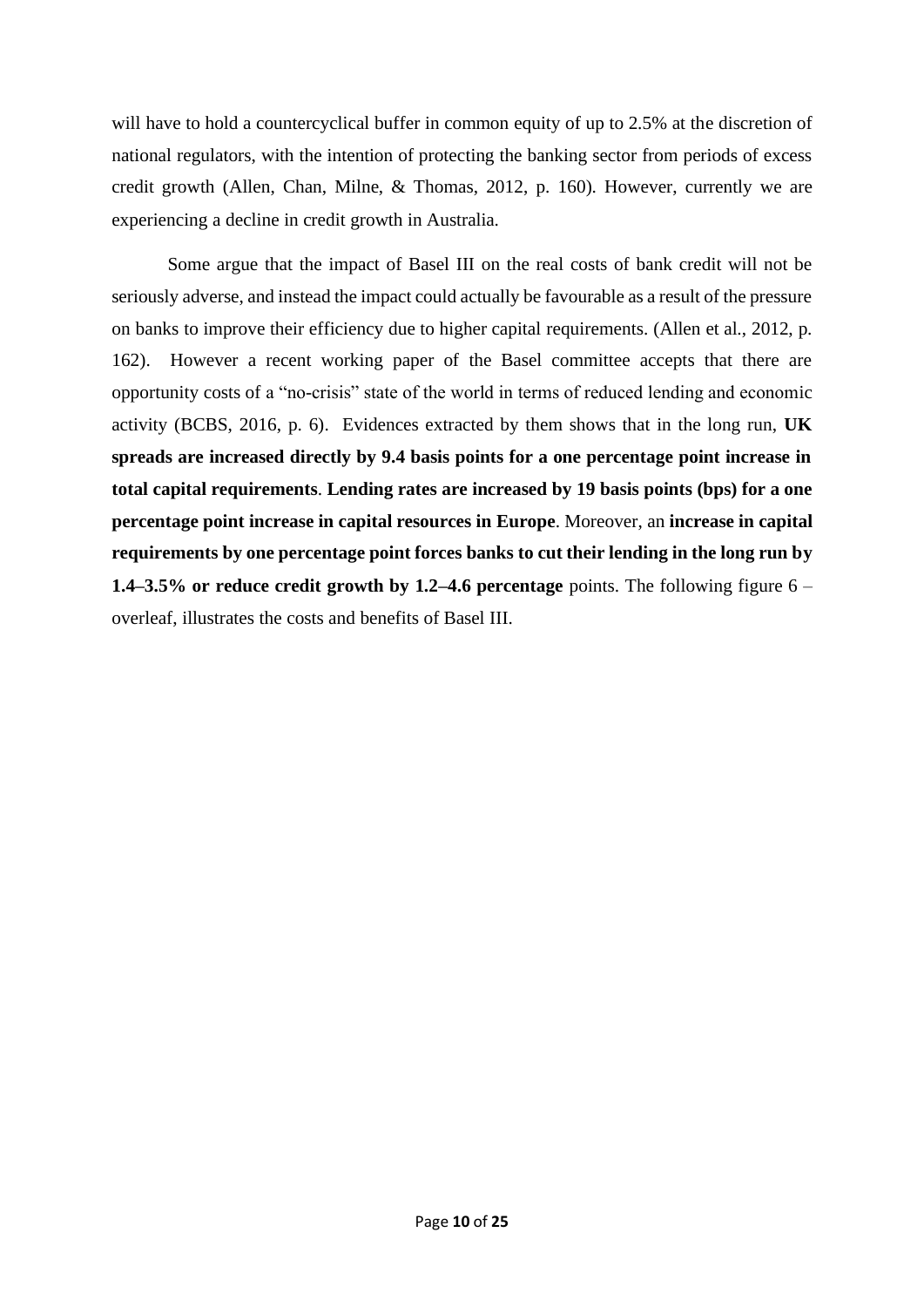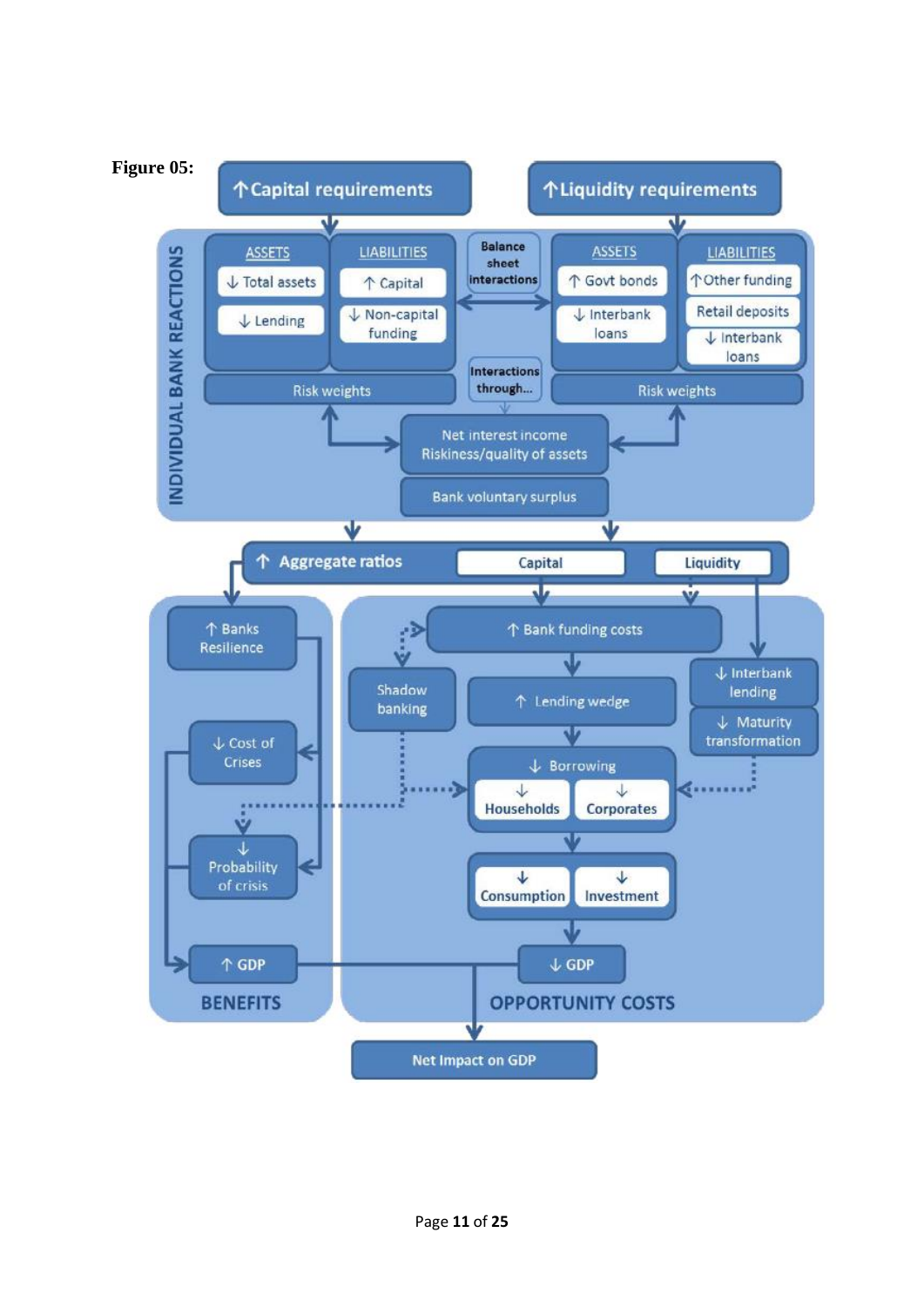## **Table: 02: Impact of Basel III**

| <b>Variable</b>                    | <b>Basel III impact</b> | <b>Direction</b> |
|------------------------------------|-------------------------|------------------|
| <b>Bank Lending</b>                | $1.4\% - 3.5\%$         | Down             |
| <b>Credit Growth</b>               | $1.2\% - 2.6\%$         | Down             |
| <b>Cost of Funding</b>             | $0.19\% - 0.47\%$       | Up               |
| <b>Probability of Crisis</b>       | $4.6\% - 1.9\%$         | Down             |
| <b>Impact on GDP after 5 Years</b> | $0.1\%$ to 0.2%         | Up               |

Source: (BCBS, 2016)

A recent study of Australian mortgage market has found that there is a heterogeneous asymmetry effect in the interest rate pass-through for funding cost increases and decreases (Holland, Liu, Roca, & Salisu, 2019). Their findings confirm that Australian banks increase their mortgage rates more significantly to respond to market rate rises than decreasing the rates in response to rate cuts. Therefore, the impact of Basel III and Basel III Plus on the Australian mortgage lending market and the housing market as the most dependent market on banks will be significant and adverse.

## **Figure 06: Property market of Australia**

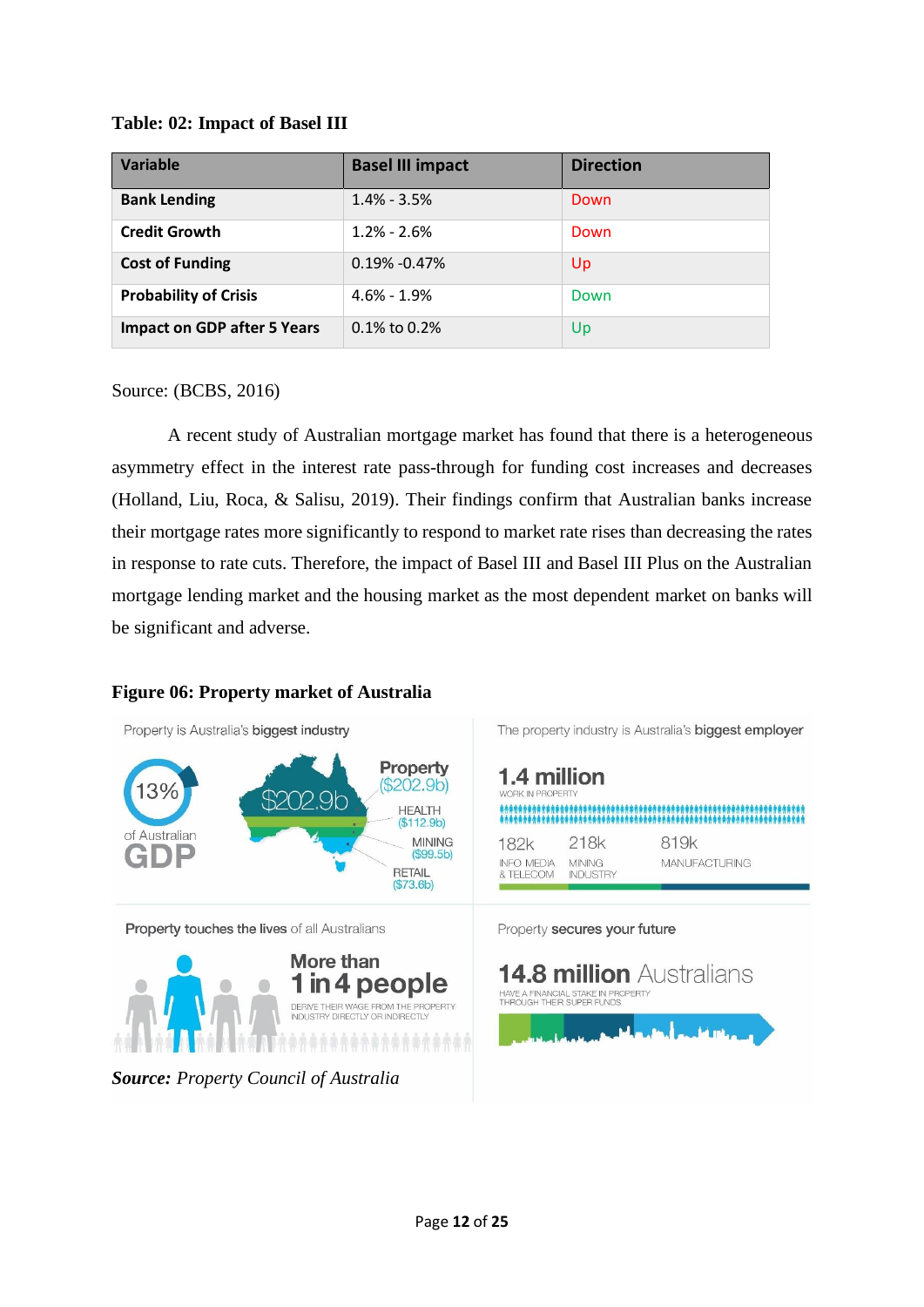# <span id="page-13-0"></span>**4.0. Levels of Risks Involved in the Social Housing Sector**

## <span id="page-13-1"></span>**4.1. Australia**

## <span id="page-13-2"></span>*4.1.1. Housing Market Exposure in Australia*

Since borrowers have increased their housing-related debt, Australian banks and other lenders have become more exposed to housing. 58% (\$ 3.4 trillion) of the Australian banking sector loan book relates to properties of which 34% for owner-occupied housing, and 16% for investment housing.



**Figure 07: Real Estate Property exposure in Australia**

**Figure 08: Residential Property Exposure in Australia** 

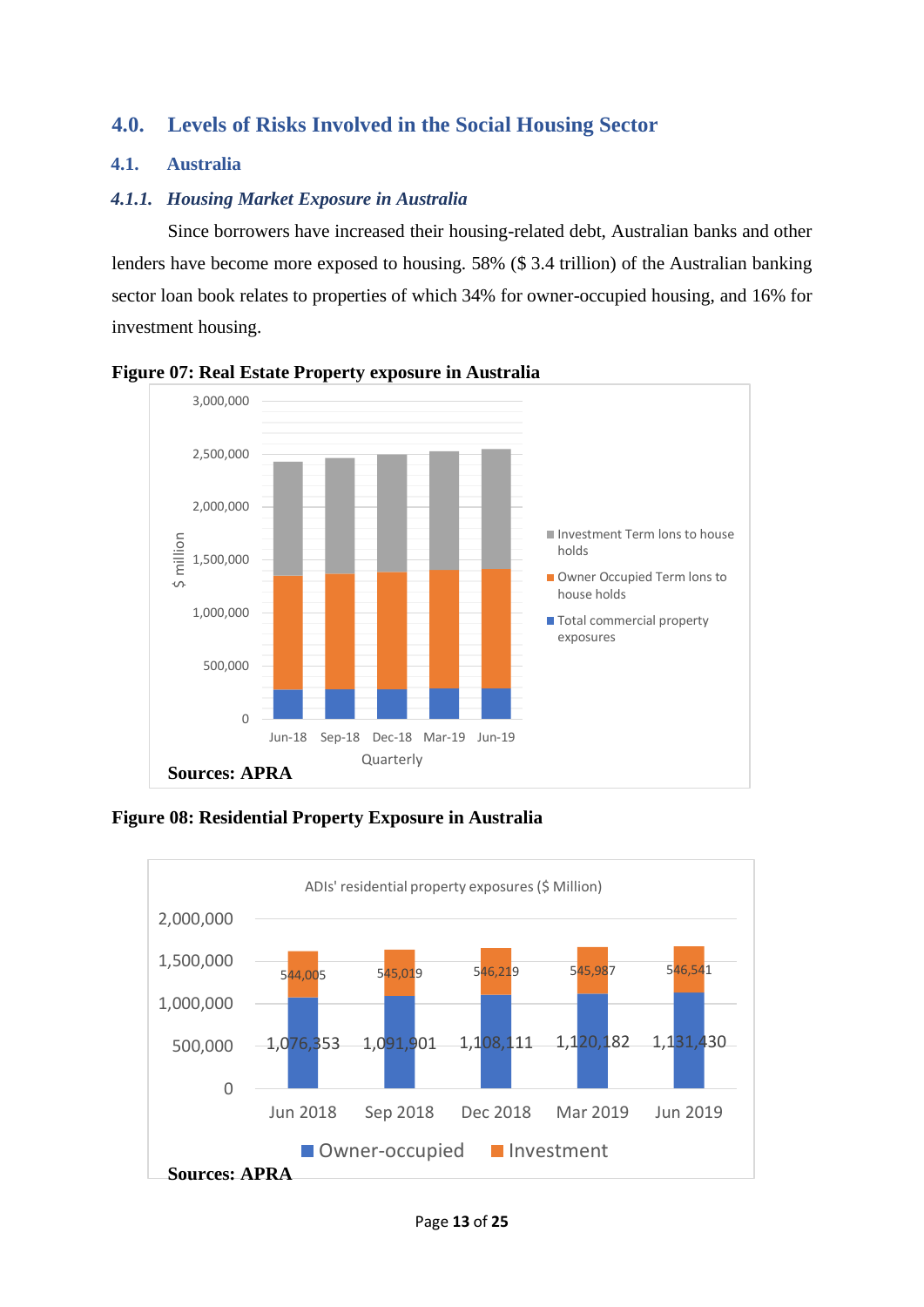

**Figure 10: Household Debt as a Percentage of GDP**

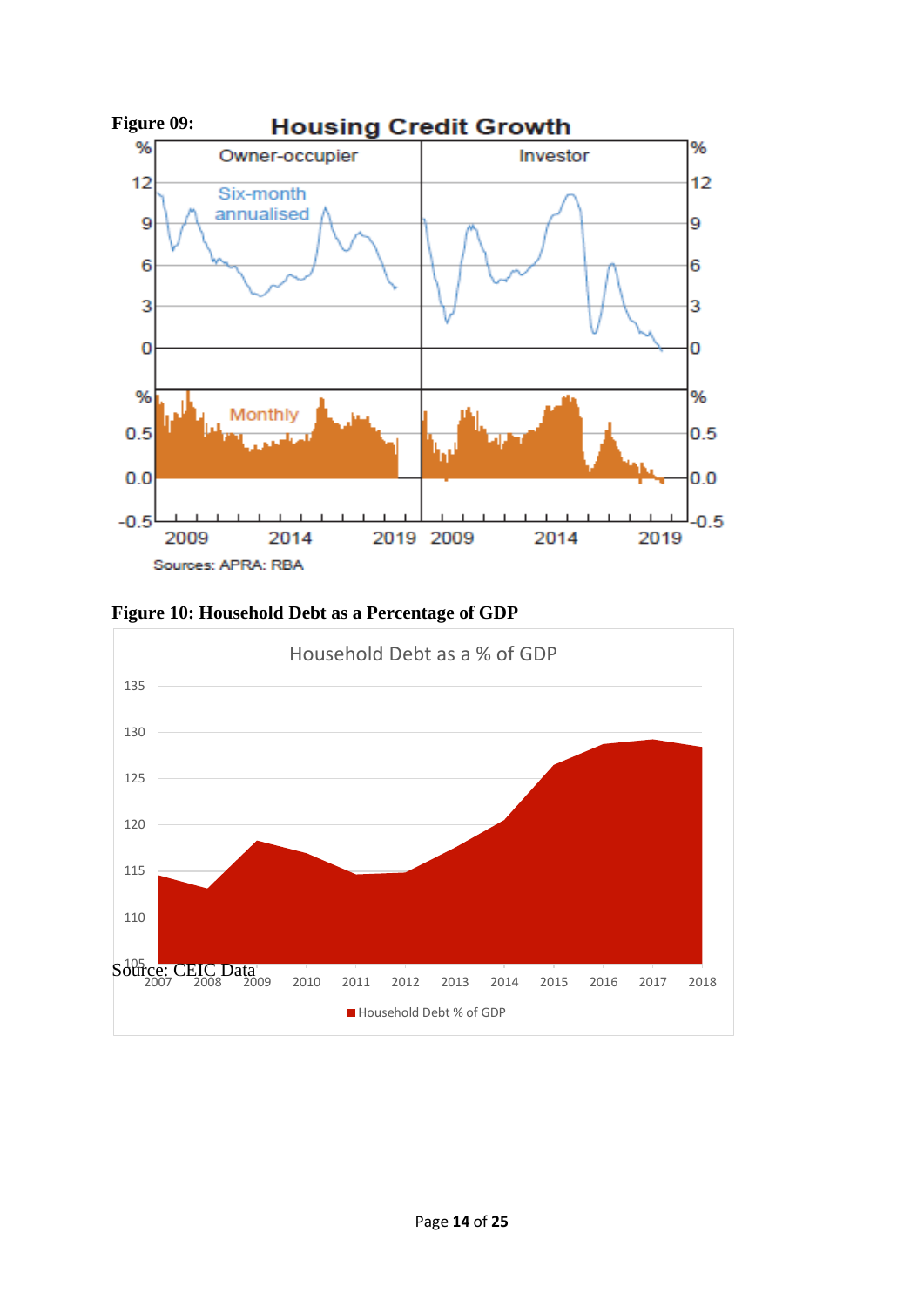**Figure 11: Housing Finance Portfolio** 







**Sources: APRA**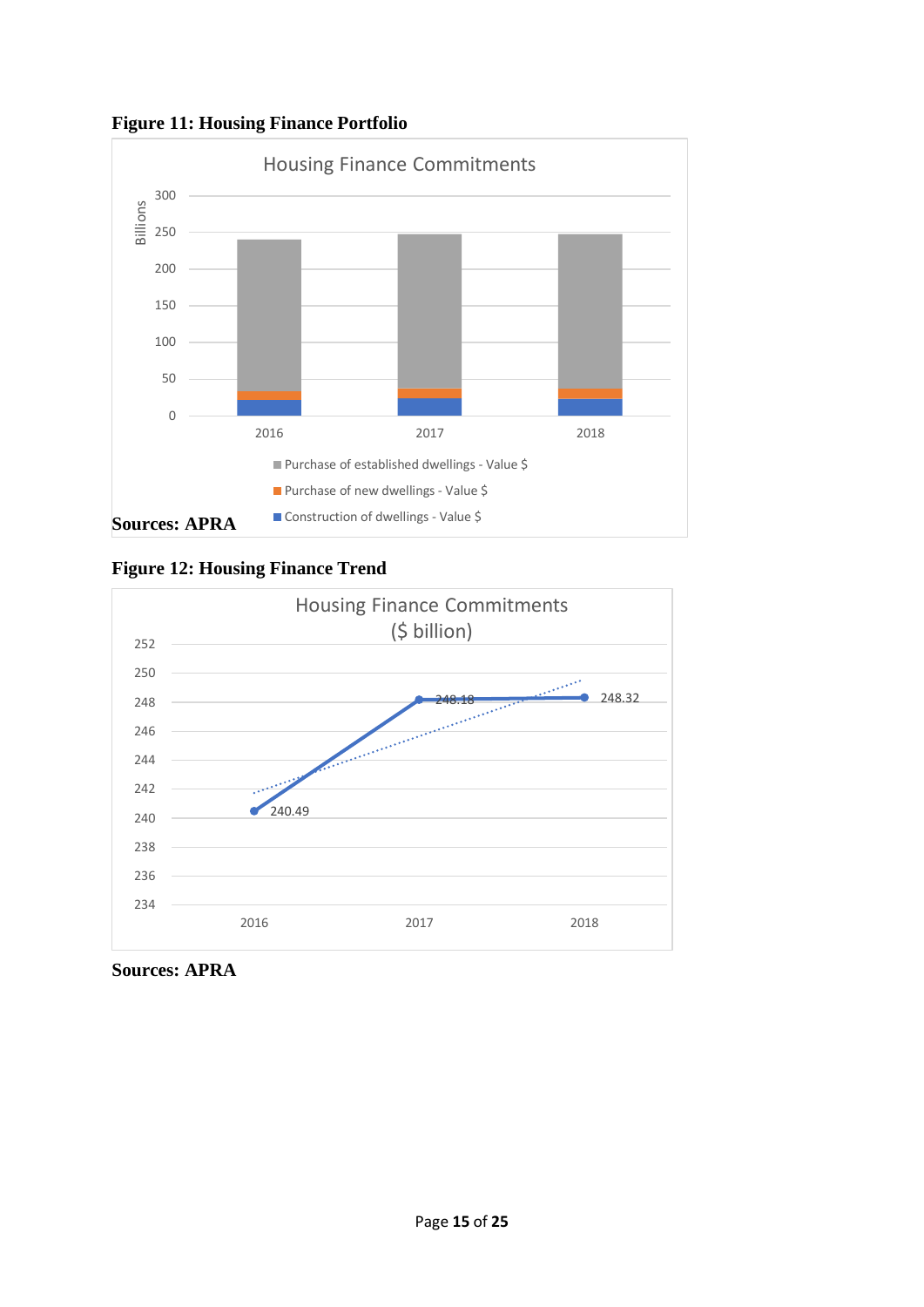## **Figure 13: Housing Debt Stock**



**Figure 14: Housing Sector Exposure to All Deposit Taking Institutions Australia** 





# **Sources: APRA**

Page **16** of **25**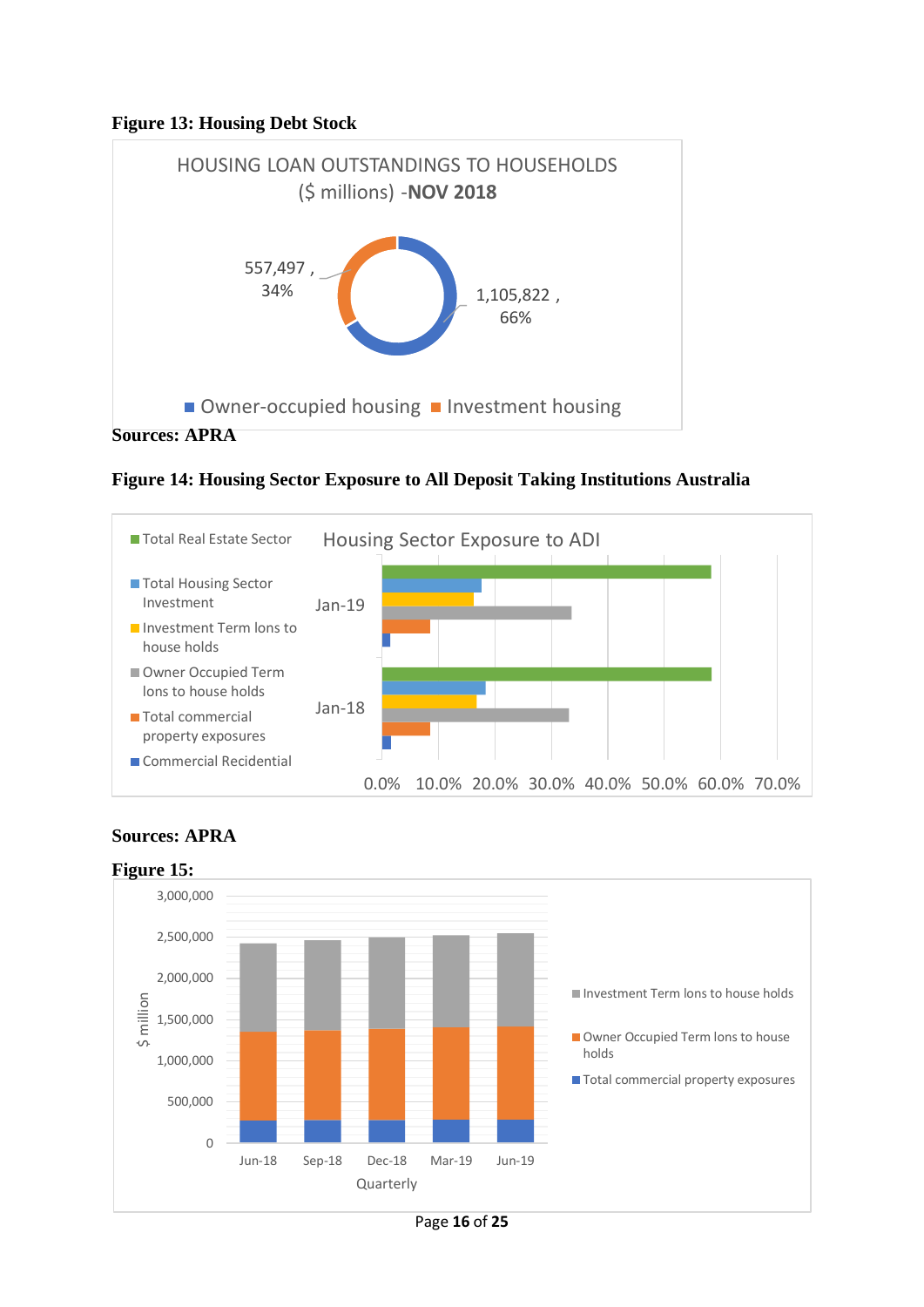## <span id="page-17-0"></span>*4.1.2. Exposure of Social Housing in Australia is safe*

As discussed in section 2.1. The growth in the Australian social housing market is driven by the Community housing sector. Section 2 and beyond discussed the Tiered National Regulatory System and and why social housing is different from commercial housing and provided evidence and statistics to identify the sector as stable and lower risk class. Risk can be easily priced with low risk rates lying only 30-50 basis points above the rate at which banks lend to each other. (Berry, Whitehead, Williams, & Yates, 2004). The financial viability of the community housing sector is considered sound, with shadow credit ratings of Moody's A2 to Aa2. Further the exposure is only 0.03% having just above \$1billion private debt in social housing (EY, 2017). Therefore, we argue that social housing sector in Australia is a different risk profile and should be treated separately in national policy domain.

### <span id="page-17-1"></span>**4.2. England**

Researchers have highlighted the hybrid nature of the dual institutional logics and emphasised the difficulties and tensions involved in combining 'commercial' and 'social' orientations. However study of Gruis and Nieboer's (2007) including five European countries revealed that government regulations **do not** allow landlords in the social housing sector to behave like commercial enterprises (Tang et al., 2017, p. 414).

Governments in the UK have been developing new mechanisms to attract more longterm private finance, especially institutional investments from insurance companies and pension funds, into the social housing sector. In England, the Department for Communities and Local Government (DCLG) introduced the Affordable Housing Guarantee scheme in September 2012 whereby the DCLG provides a guarantee to support debt raised by HAs to develop additional new affordable homes (Tang et al., 2017, p. 414). This is an extra cushion for the social housing sector which improve the credit quality significantly and so that the government bond rating can be attributed apparently. Large HAs, particularly super-large HAs owning more than 50 000 units, have high credit ratings from Aa2 to A1(Tang et al., 2017, p. 415).

The conventional source of private finance for the social housing sector has been longterm bank loans with very low margins. As of March 2014, 78 per cent of the HA sector's debt was attributable to bank loans, reflecting the historical significance of bank finance to the sector (Tang et al., 2017, p. 415). These borrowings have been supported by HCA grants to allow the sustainability of low-cost housing construction. However, since the Global Financial Crisis,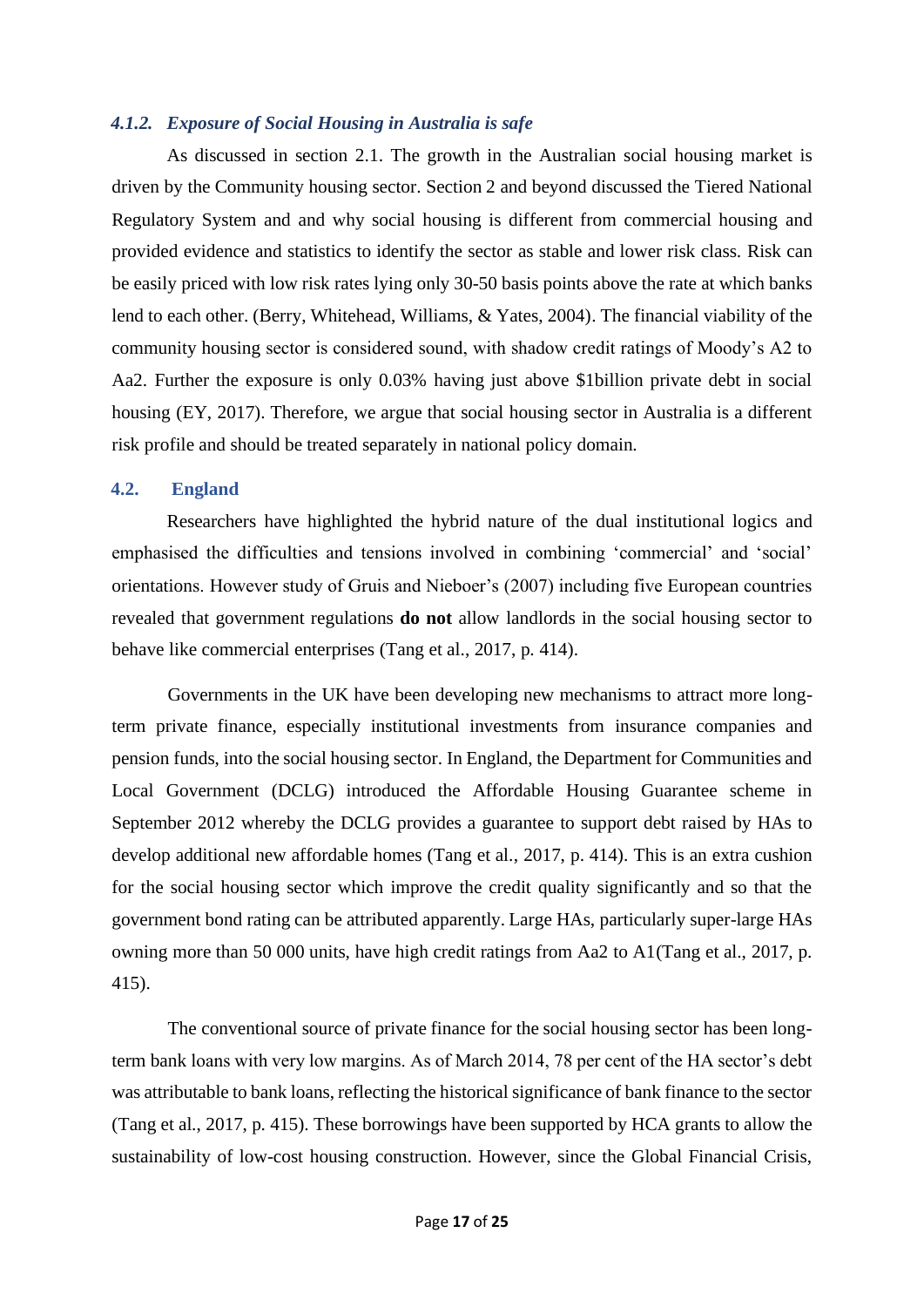banks have been less able to lend cheaply or for long periods particularly after the new Basel III regulation that forces them to hold extra capital for long-term debts (Milligan, Yates, Weisel, & Pawson, 2013, p. 19). Bank loans have become a less attractive source of finance, being smaller in size, more short-term (now typically 5 years rather than the traditional 20 years), more expensive, more constrained and accompanied by more stringent conditions. In contrast, bonds offered many advantages over bank lending, stemming from better loan to value ratios, low risk, very few covenants and minimal governance (Tang et al., 2017, p. 418).

Therefore, HAs in the UK have begun to shift towards capital market bond financing for longer term financing, and bonds have become the main form of institutional investment in social housing (Tang et al., 2017, p. 415). Given the stable income stream of HAs and their social housing assets, together with implicit government support, HAs have raised over 60 per cent of private finance by issuing fixed rate bonds in 2012 (Tang et al., 2017, p. 422). The guarantees improve the borrowing conditions of HAs and institutional investors as it reduces the perceived risk by bond investors and thereby moderate their required yield. Recently, guarantees have become an important feature of the UK social housing finance system, and HAs have increasingly addressed their borrowing needs directly via institutional investors (Tang et al., 2017, p. 414).

**In Australia the development of a strong, growing and diverse source of debt finance from the Banking Sector is an essential component of the growing maturity and scale of the sector, with a further long term goal to enhance the role of NHFIC alongside the emergence of Superannuation investment in Build to Rent with an inclusion of affordable housing**

With the increased replacement of HCA grants and bank loans by institutional investment, it seems likely that this investment may have had effects on HAs' role as a social housing provider (Tang et al., 2017, p. 416). For those institutional investors who were active in the HA sector, the surveyed investors often cited government support to protect credit quality and social housing assets as one of the key investment drivers. **In particular, the lack of any losses to investors through the financial crisis has reinforced investors' views that the sector is a valuable source of diversification of credit risk.** The sector also provided secured cash flow because of the underlying inflation-linked rental income which gave the confidence that HAs could pay the coupons (Tang et al., 2017, p. 418). This was especially attractive to pension funds which are known to invest in long-term low risk assets due to alignment to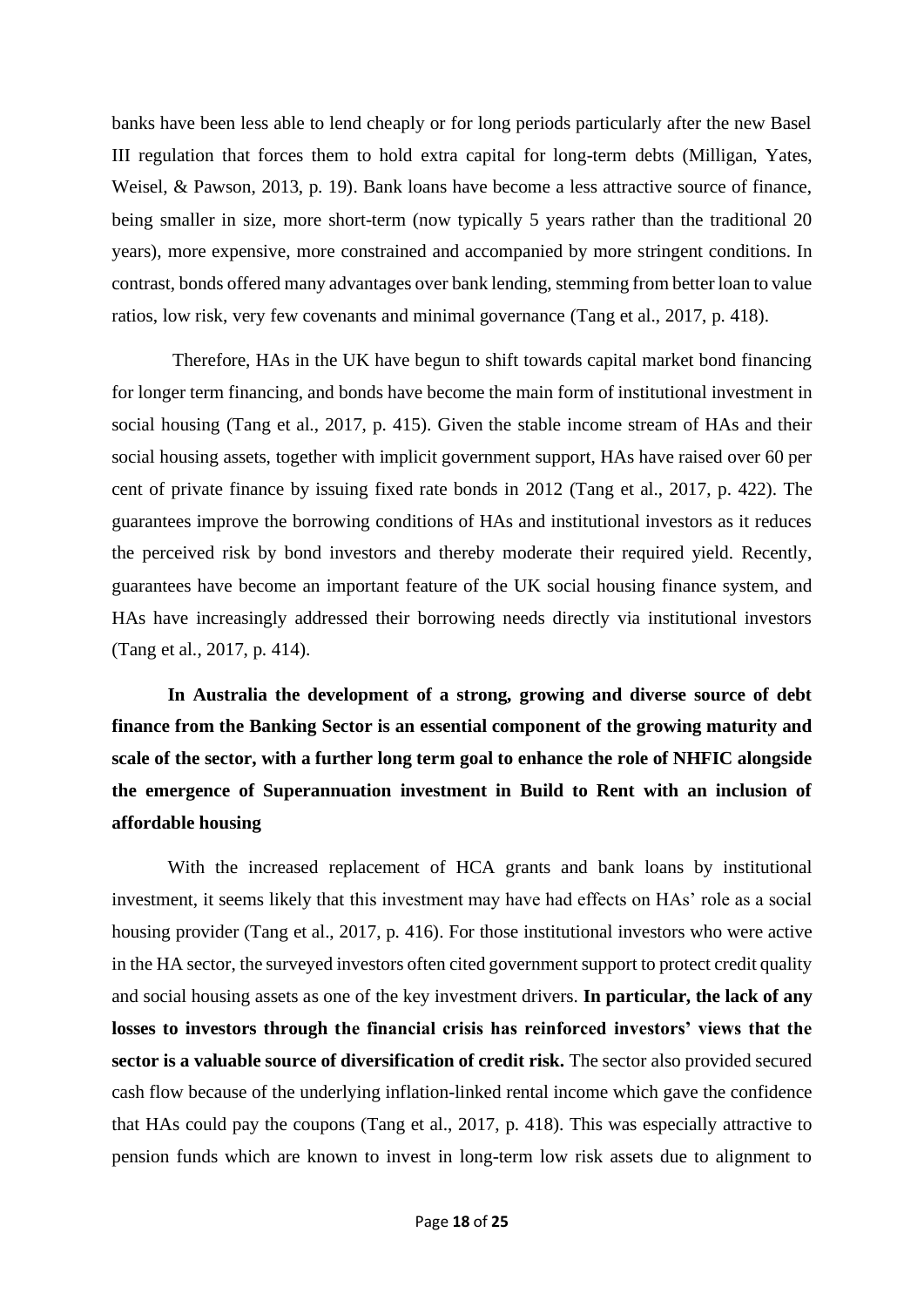pension plan liabilities, the good return-risk-ratio, inflation hedging (particularly where returns are indexed linked), steady long-term secured income streams, and good portfolio diversification opportunities.

Social housing has some extra risks such as having to deal with non-paying social tenants who are most likely unemployed or economically inactive. However a study with investors agreed that having the HA between the investor and the tenant could reduce such risk (Tang et al., 2017, p. 420). HCA has issued guidelines to HAs highlighting the different risks associated with index-linked finance and HAs need to consult the regulator when considering index-linked funding for social housing (Tang et al., 2017, p. 421).

## <span id="page-19-0"></span>**4.3. Scotland**

Initially, the Scottish Government implemented counter-cyclical policies to sustain investment and overcome the consequences of the global financial crisis in 2008-2009. Later, the government reduced spending and moved away from counter-cyclical expansions. The Scottish Government is arguing that the key feature of the pre-crisis model – deep capital grants to housing associations – can no longer apply. Instead, government will encourage successful initiatives such as council house building and shared equity alongside innovative intermediate or mid-market rent projects.

There are positive innovations such as the creative use of loan guarantees and the National Housing Trust model specifically represents something completely new in a UK context (Gibb, 2011, p. 365). Several of the smaller scale innovations are also valuable – proposals to allow recycling of grant from sale receipts to reinvest in new association supply, the government scheme to provide development finance for infrastructure costs, targeted local tax revenues from empty homes and the clear engagement with the private sector institutions to play a wider role in affordable housing(Gibb, 2011, p. 365).

### <span id="page-19-1"></span>**4.4. Austria**

LPHA are both self-audited and publicly regulated. The Peak body of LPHA audits and regulates individual associations and represents them in negotiations with the government, whilst regional governments also act as external supervisors. This arrangement improves the creditworthiness and, importantly, the credit rating of the sector. This contributes to the structured financing goal of reducing the costs of capital and reducing risk for capital market financial contributors (Amann et al., 2009, p. 15).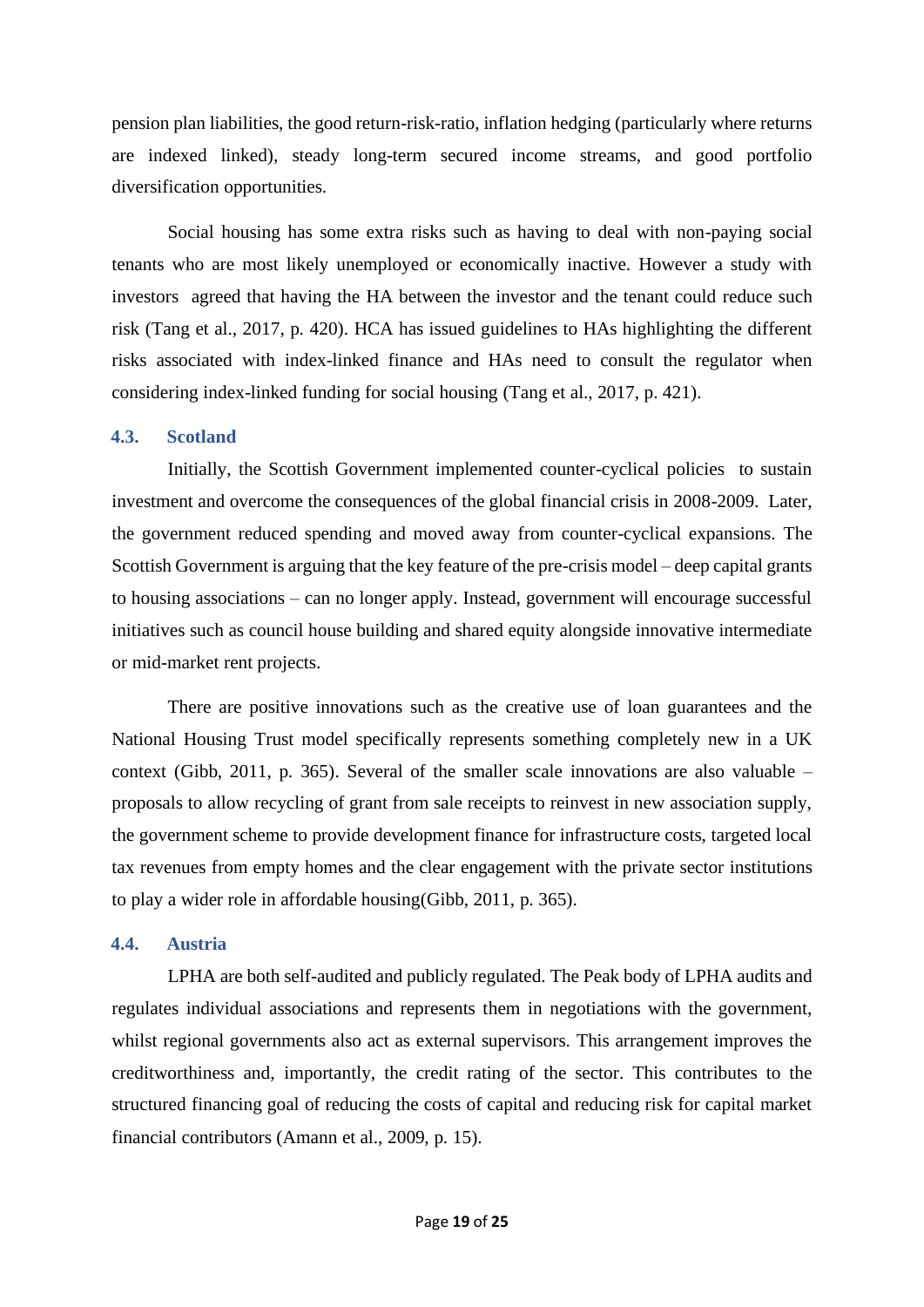Counter-cyclical Keynesian fiscal policy was practised in Austria for much longer than in other Western welfare states which helps to explain why supply-side subsidies towards the construction and renovation of buildings were preferred to a major shift towards demand-side housing benefits (Amann et al., 2009, p. 15). In Austria, demand- side subsidies to low-income households function as a public guarantee for continuous rental incomes of the LPHA. Cost rents ensure that expenditure on demand assistance is both stable and contained. Affordable rents, secured by demand assistance when needed, ensure that vacancy rates and rent arrears in the LPHA housing stock are extremely low (Amann et al., 2009, p. 15).

In Austria, borrowing conditions are very favourable for LPHA being as low as the Euribor rate plus 0-30 basis points (Amann et al., 2009, p. 16). Limited Profit Housing Associations are considered low-risk borrowers for several reasons. Firstly, co-financing by housing subsidies ensures a favourable loan-to-value ratio and represents a very low-risk to investors. Secondly, public bodies act as external supervisors tightly controlling the financial situation of the LPHA. Furthermore, there is a strong market for affordable rental housing leading to minimal vacancy rates (Amann et al., 2009, p. 16). Further, their considerable size and strong asset base and their ownership constellations improve the creditworthiness. Bringing these aspects together, private investors consider limited profit affordable rental housing a fundamentally low-risk asset. Grants and subordinate public loans provide sound collateral for the commercial loans taken out by the LPHA, removing the need for government funded guarantees. This financial support, sound control and supervision guarantee the very favourable conditions for LPHA at the capital market (Amann et al., 2009, p. 16).

To enable the commercial banks to deliver the cheapest possible finance, a special financing vehicle was designed in the early 1990s, the "Wohnbaubanken" – housing banks. Today, all major banks have established housing banks that issue tax-privileged housing construction convertible bonds (HCCB), which enjoy preferential public treatment in two ways. Firstly, a capital income tax relief is granted for the first 4% of returns. Therefore, HCCB can be issued below the market rate as the yield after taxes stays competitive, saving mortgage borrowers around 0.75% in interest costs (Ball 2005 in (Amann et al., 2009, p. 16). Secondly, another incentive to the demand side of the market has been designed by considering an HCCB purchase as a deductible expense when assessing income tax. In addition to these privileges, a tight legal framework for the operation field of housing banks was created: money raised through the issuance of HCCBs has to be allocated towards new approved housing construction programmes, which are eligible for additional object-side subsidies by the provinces, i.e.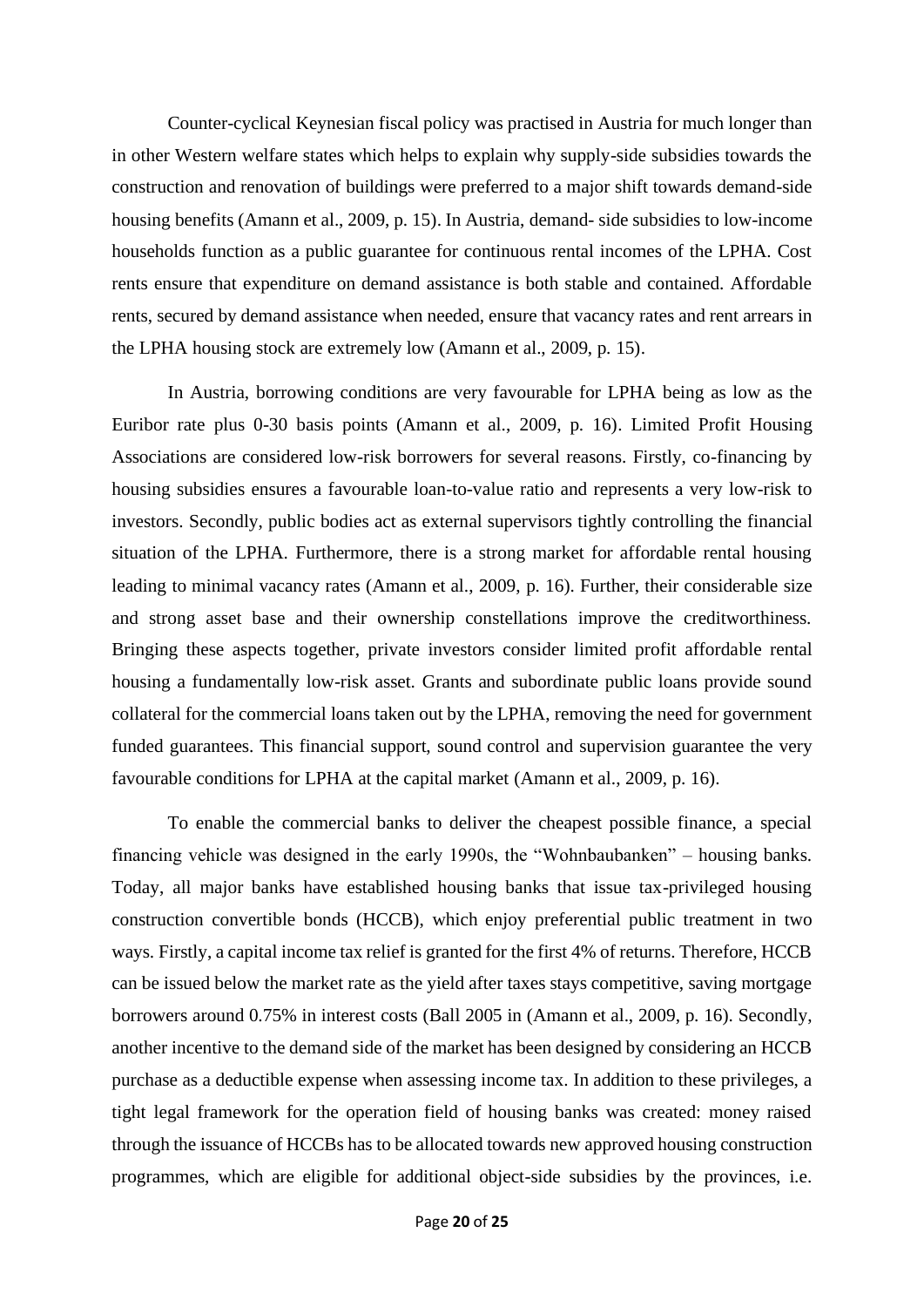mainly in LPHA housing. Further, funds raised must be assigned to Austrian-based construction projects within a period of three years. This has created healthy competition between banks for the LPHA with the best credit history, channelling funds towards projects that the public considers worth funding (Amann et al., 2009, p. 16).

The Austrian model of structured financing can be considered as an advanced financing system that effectively obtains moderate rents, security against rent volatility, secure returns for the property owner and moderates demands on state expenditure (Amann et al., 2009, p. 17)

## <span id="page-21-0"></span>**5.0. Rational for NFP Housing Exemption**

When we apply the credit constraints and risk management practices, we should clearly identify the risk profiles of each commercial logic housing activities and social logic housing activities. Commercial housing can be demarcated from the social housing by the following criteria (Manzi & Morrison, 2018, p. 1931).

- 1. Increased reliance on property sale income as a proportion of turnover as no grants and reliefs are not available to commercial housing.
- 2. Increased exposure to risk as commercial activities are subject to cyclical changes
- 3. Change the socio-economic composition of their residents (Income level, expenditure levels etc).

Investors in housing participating a research were keen to argue that there was no inherent contradiction between social and commercial logics as they are 'not mutually exclusive. (Manzi & Morrison, 2018, p. 1937).Therefore, it may not be equitable to apply the same conditions of APRA or Basel III to the social housing sector NFP companies whose risk profile is significantly lower.

Given the fiscal pressure on governments, the grants given to the sector has been reduced. Increasingly, HAs have become hybrid organisations facing a double commitment to implement social tasks as providers of low-income housing and to undertake business-style strategies as entrepreneurs. In addition to their core social housing business, HAs in England own 161 000 leasehold properties and a further 88 000 non-social housing dwellings which include student accommodation, key worker housing, open market and intermediate renting and residential care homes (Tang et al., 2017, p. 413). HAs need to develop a portfolio of commercial activity to fund their core businesses. At the same time, they are committed to a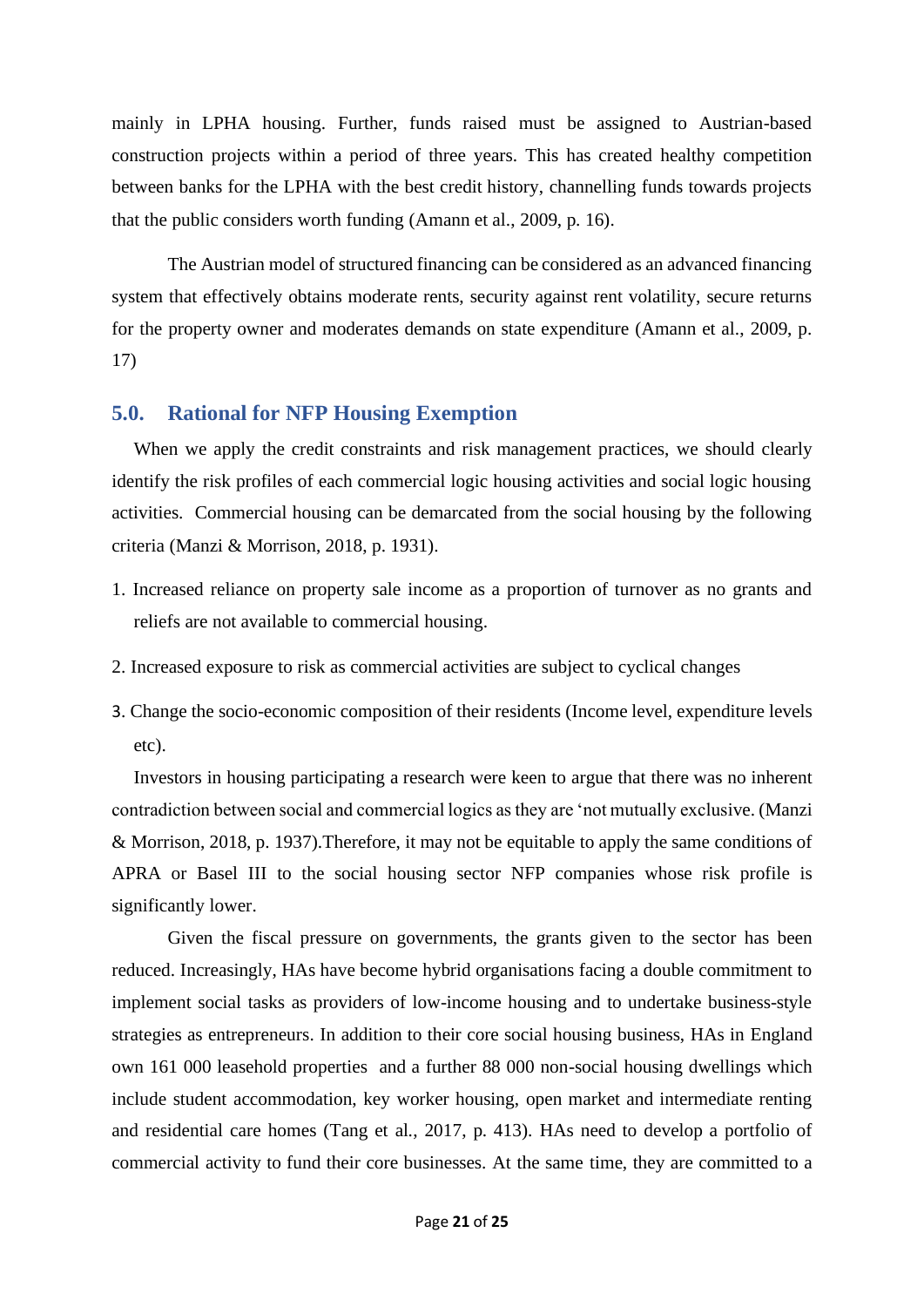social responsibility to existing and future tenants. Therefore they are obliged to protect their assets from unnecessary risks (Manzi & Morrison, 2018, p. 1929; Tang et al., 2017, p. 414).

There is an opportunity cost of revising the way social organisations responds to affordability pressures experienced by a wide spectrum of residents. HAs' senior managers suggest a collective consensus about the importance of retaining a strong social purpose (Manzi & Morrison, 2018, p. 1937).

**The NFP social housing sector has comprehensive risk management policies to mitigate their risks. However, if APRA proposes that the sectors activities fall under 'other residential mortgages, then risks associated with the availability, cost and terms of funding will increase and Community Housing will face increased difficulties in meeting the rising social housing demand which will create further pressure on public policy outcomes and costs, from health to education to homelessness.**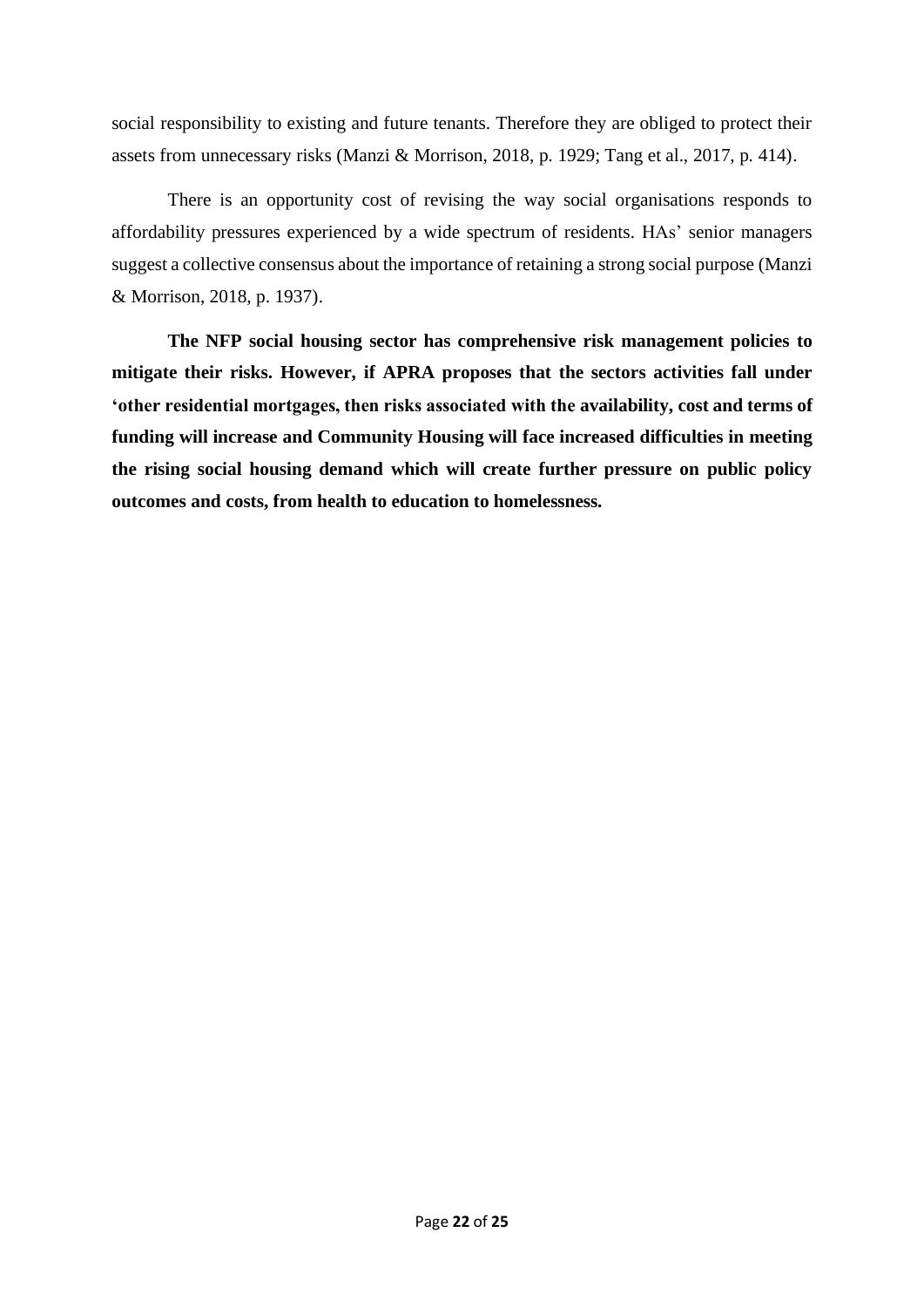# <span id="page-23-0"></span>**6.0. Appendices**

# Appendix I

# **Community Housing Tenancy and Investment Data**

NRSCH annual report (2018-19) the sector can be summarised as follows:

- Tier  $1 -$  Approximately 11%
- Tier 2 Approximately 12%
- Tier 3 Approximately 77%
- Providers manage about 78,000 dwellings
- Based on surveys returned 88% are happy with T1&2 providers
- Occupancy rates over 97%
- Less than 2.5% had rental arrears
- Tenant satisfaction was greater than the benchmark 75%
- Almost 3⁄4 had financial returns greater than those benchmarked
- Consumer satisfaction were greater than those benchmarks
- No Tier 1 or Tier 2 providers sought de-registration due to non-compliance
- 97% of the properties are occupied and tenancy turnaround tenantable is 32 days

NRAS Survey:

- 40% of funding was from sources outside the 4 major banks
- 84% of tenants had been in the same dwelling for over 5 years
- 92% indicated a high level of security in NRAS tenancy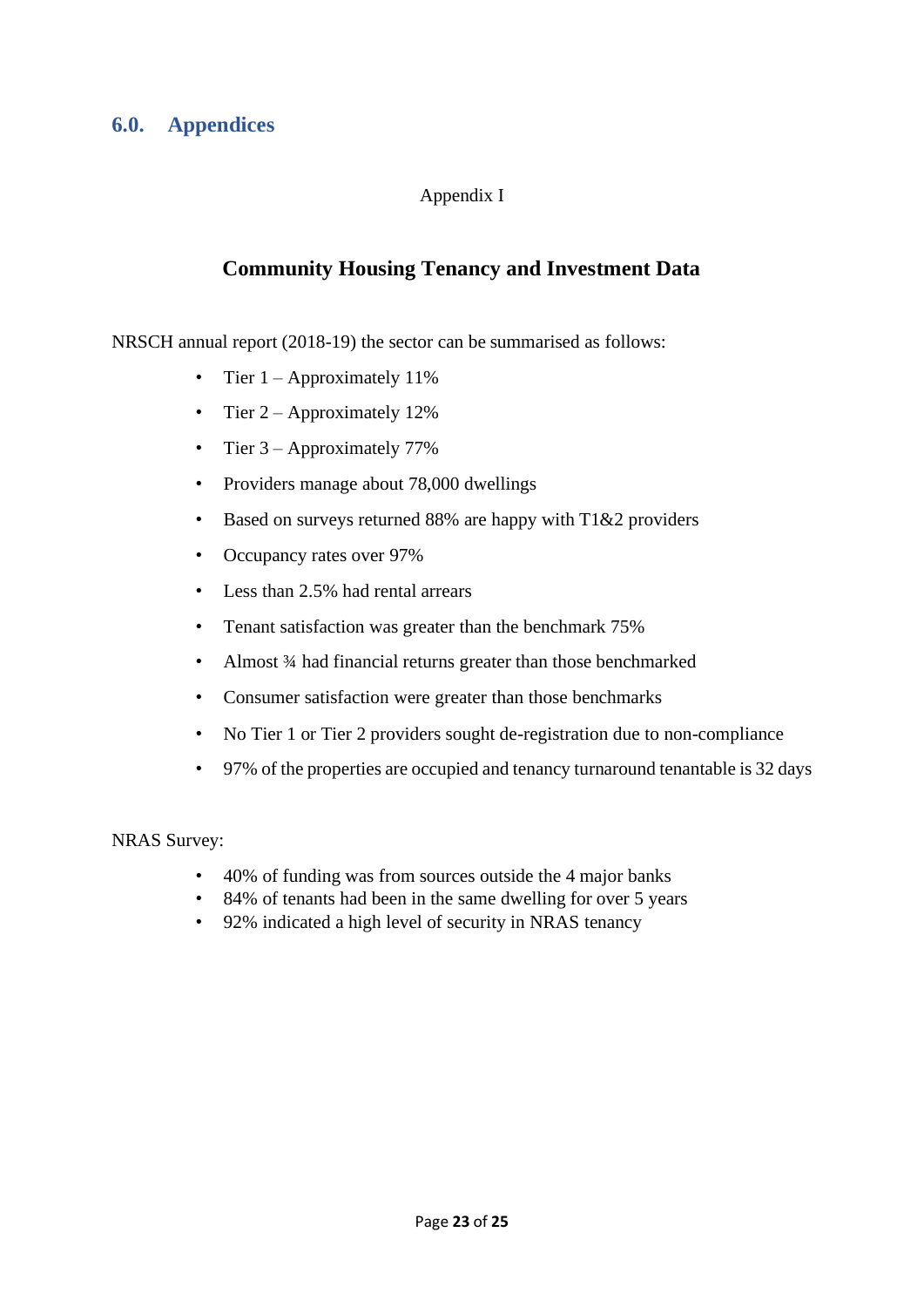## <span id="page-24-0"></span>**7.0. References**

- (AIHW), A. I. o. H. a. W. (2019, 18/07/2019). Housing assistance in Australia 2019. Retrieved from [https://www.aihw.gov.au/reports/hou/housing-assistance-in-australia-2019/housing](https://www.aihw.gov.au/reports/hou/housing-assistance-in-australia-2019/housing-assistance-in-australia-2019/contents/social-housing-tenants)[assistance-in-australia-2019/contents/social-housing-tenants](https://www.aihw.gov.au/reports/hou/housing-assistance-in-australia-2019/housing-assistance-in-australia-2019/contents/social-housing-tenants)
- Aathira, K., & Shanthi, R. (2013). Basel III-The impact on banking Sector. *Sumedha Journal of Management, 2*(2), 4.
- Alice Pittini, Julien Dijol, Dara Turnbull, & Whelan, M. (2019). *The State of Housing in the EU 2019*. Retrieved from Brussels[: http://www.housingeurope.eu/resource-1323/the-state-of-housing](http://www.housingeurope.eu/resource-1323/the-state-of-housing-in-the-eu-2019)[in-the-eu-2019](http://www.housingeurope.eu/resource-1323/the-state-of-housing-in-the-eu-2019)
- Allen, B., Chan, K. K., Milne, A., & Thomas, S. (2012). Basel III: Is the cure worse than the disease? *International Review of Financial Analysis, 25*, 159-166.
- Amann, W., Lawson, J., & Mundt, A. (2009). Structured financing allows for affordable rental housing in Austria. *Housing Finance International, 23*(4), 14-18.
- BCBS, B. C. o. B. S. (2016). *Literature Review on Integration of Regulatory Capital and Liquidity Instruments."* Retrieved from<http://www.bis.org/bcbs/publ/wp30.pdf>
- Berry, M., Whitehead, C., Williams, P., & Yates, J. (2004). *Financing affordable housing: a critical comparative review of the United Kingdom and Australia*. Retrieved from Sydney
- Chaloner, J., Colquhoun, G., & Pragnell, M. (2019). *Increasing Investments in Social Housing*. Retrieved from London [https://england.shelter.org.uk/\\_\\_data/assets/pdf\\_file/0007/1641175/Capital\\_Economics\\_Confi](https://england.shelter.org.uk/__data/assets/pdf_file/0007/1641175/Capital_Economics_Confidential_-_Final_report_-_25_October_2018.pdf) [dential\\_-\\_Final\\_report\\_-\\_25\\_October\\_2018.pdf](https://england.shelter.org.uk/__data/assets/pdf_file/0007/1641175/Capital_Economics_Confidential_-_Final_report_-_25_October_2018.pdf)
- EY, E. a. Y. (2017). *Affordable Housing Bond Aggregator: Advice, modelling, evidence and an implementation plan for the establishment of an affordable housing bond aggregator*. Retrieved from Canberra: [https://treasury.gov.au/sites/default/files/2019-](https://treasury.gov.au/sites/default/files/2019-03/c2017_222774_EY_report-2.pdf) [03/c2017\\_222774\\_EY\\_report-2.pdf](https://treasury.gov.au/sites/default/files/2019-03/c2017_222774_EY_report-2.pdf)
- Gibb, K. (2011). Delivering new affordable housing in the age of austerity: housing policy in Scotland. *International Journal of Housing Markets and Analysis, 4*(4), 357-368.
- Holland, Q. C. P., Liu, B., Roca, E., & Salisu, A. A. (2019). Mortgage asymmetric pricing, cash rate and international funding cost: Australian evidence. *International Review of Economics and Finance*.
- Kay Vowles, James Tickell, & Miljevic, R. (2015). *With the Benifit of Hindsight: Learning from problem cases: volume 4* (Vol. 4): Campbell Tickell.
- Manzi, T., & Morrison, N. (2018). Risk, commercialism and social purpose: Repositioning the English housing association sector. *Urban Studies, 55*(9), 1924-1942.